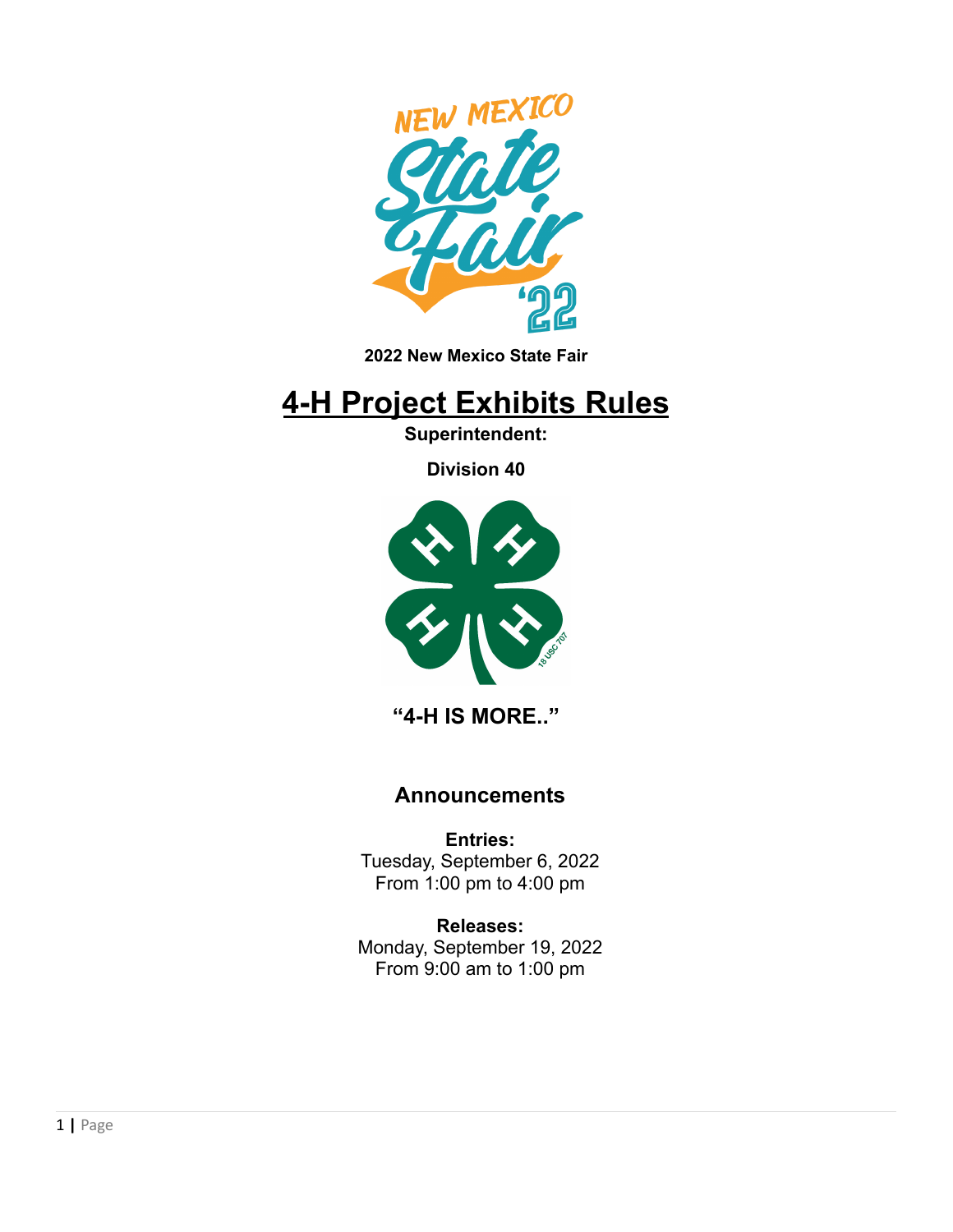### **\*\* Please see Junior Livestock Division General Rules.**

#### **\*\*Read these rules carefully - they apply to all entries for the NMSF 4-H indoor exhibits!**

- 1. The New Mexico State Fair and 4-H Department shall not be held responsible for damage, loss, or theft of exhibits. All items are entered at your own risk. While we do our best to handle each item carefully and respectfully, there is always some risk of damage.
- 2. County Extension Agents or their designated representative are responsible for county exhibits. Individual entries will not be taken without explicit permission from the County Extension Office. Each County is responsible for their own entries. There will be no early drop-off of entries. Entries received with incorrect numbers will be returned to that County for renumbering.
- 3. Each county may bring only the first-place exhibits from county fairs or achievement days in each class. Therefore, each county may enter only one exhibit per class, per section (novice, junior, senior).
- 4. Items must be entered in the appropriate age category: all ages are as of January 1st of the current 4-H year.
	- a. Novice 8 years old and in the 3rd grade or 9 11 years old
	- b. Junior 11 years old and in the 6th grade or 12 13 years old
	- c. Senior 13 years old and in the 8th grade or 14 18 years old

\* Cloverbuds - according to NM 4-H Policy, Cloverbuds are not eligible for competition and therefore cannot be qualified at the county level. No Cloverbud entries are taken at the State Fair.

- 5. 4-H'ers must be enrolled in the appropriate project to compete in that class.
- 6. Judging will be based on the standards listed including any size guidelines in the 4- H project book. Judges determine the merit of each exhibit. If multiple qualified items are in a class, they will be placed 1st-3rd, however, a judge may determine that no item meets the standard for 1st and choose not to award one. No more than one of each placing may be awarded in each class. If an item is the only entry in a class, judges will judge the item against the standard and may choose to award a 1<sup>st</sup>, 2<sup>nd Or</sup> 3<sup>rd</sup> place or no placing at all.
- 7. Tape or sew a label giving the exhibitor's name, county, and year of project on each article. This is in addition to the fair exhibitor label which must be placed on the front of the item and attached securely.
- 8. All exhibits must be the work of the exhibitor and completed during the current 4-H year.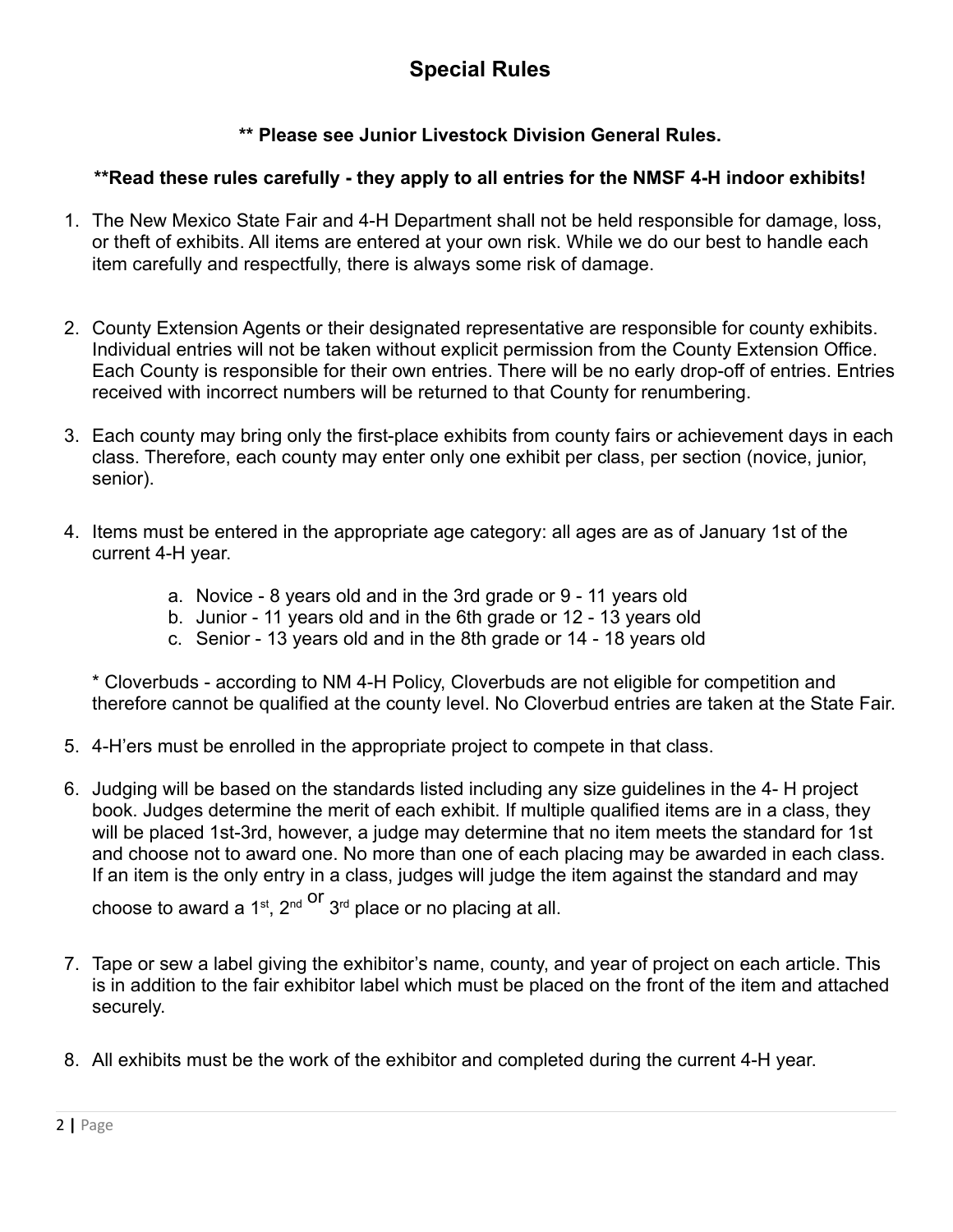- 9. At the close of the fair, the exhibit must be claimed by the County Extension agent or an official representative of the exhibitor.
- 10.If necessary, exhibits may be sent by prepaid express or parcel post addressed to:

Superintendent 4-H Department New Mexico State Fair 300 San Pedro Blvd NE Albuquerque, New Mexico, 87108 Phone (505) 265-1791

No later than 10 days prior to the entry date. Mailed or shipped entries will be returned in the same manner and in the same container received, provided funds to cover the transportation cost are included with the entry.

- 11. All items are displayed to the best of our ability. Cases will not be opened to move items, the exception being if items are upside down or mislabeled.
- 12.All entries must have an entry tag attached. Tags are color coded by age level: pink for Novice, yellow for Junior and green for Senior. Tags should contain the class number, project item description, member's name and county. Tags must be securely attached to the front of the item to allow for judging and display.
- 13.All Self-Determined entries must be accompanied by a completed Self-Determined Project Record Form 100.SD-1 (R-03). Self-Determined items that do not have a sheet will be disqualified - be sure the sheet is securely attached.
- 14.Exhibit sizing guidelines:
	- a. **Posters:** Posters may be no larger than 14 x 22 inches (this is half of a standard sheet of poster board). Posters are defined as any flat paper, foam board, cardboard, or other backing appropriate for hanging on the wall for display. Flat items placed on stands or with stands attached will be considered posters and the stands will not be utilized for display.
	- b. **Display Boards:** Display boards may be no larger than 18 x 48 inches (this is a small size display board or half of a standard display board). Display boards are defined as scored, freestanding science boards that may be purchased at any school supply store. These are boards made freestanding by the sides being folded in slightly.
	- c. **Other Exhibit Boards:** Exhibit bases for three dimensional vertical displays may be no larger than 24x24 inches. A vertical display is defined as an exhibit with a solid base where the exhibit itself rises up. This would apply to small engines, self-determined, or any other appropriate 3-D Display.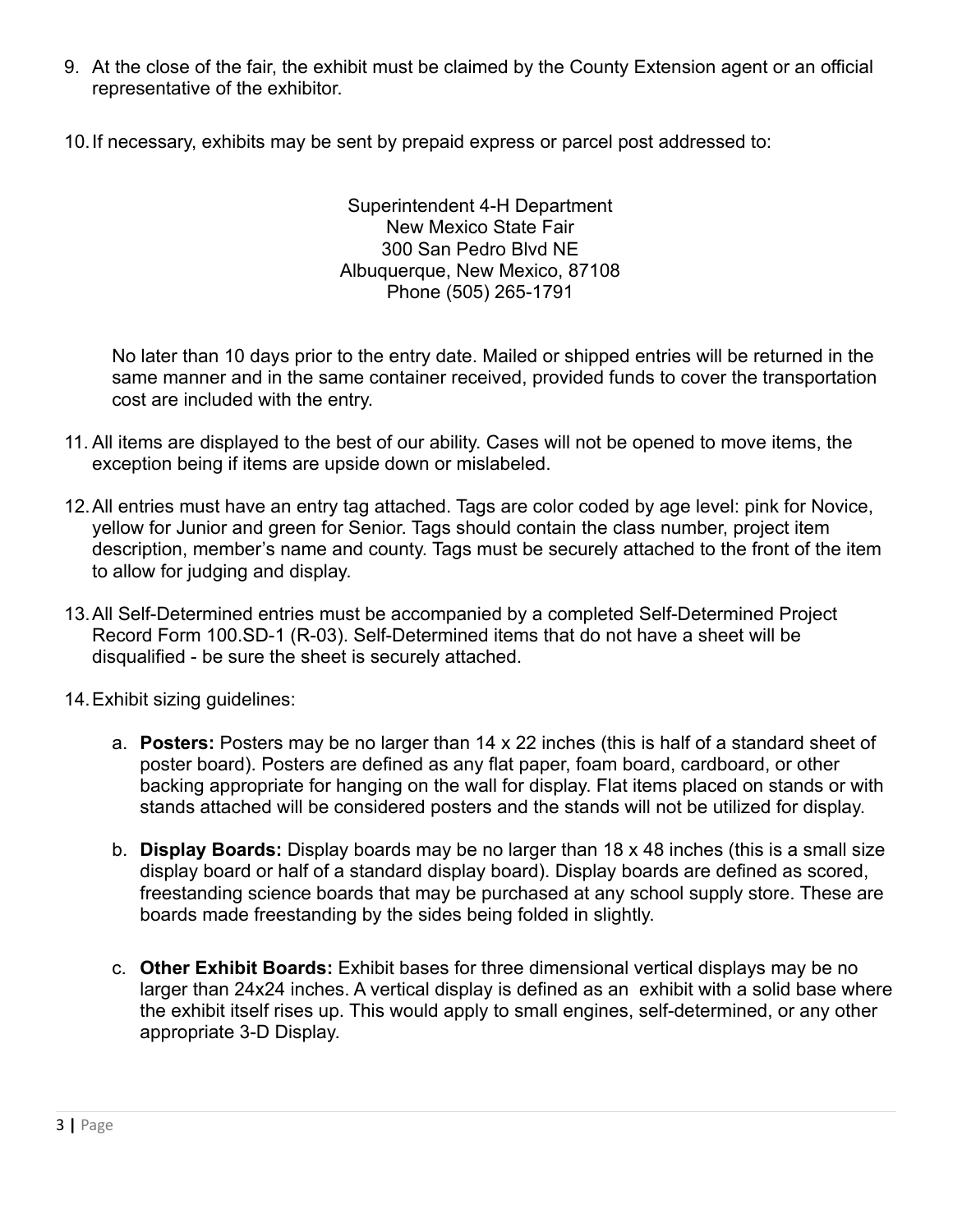- d. **Project Specific Boards:** Some project boards are given specific measurements within the project. For example, leather craft and braiding have guidelines in the project book. If an exhibit is defined by the project book that is the rule members must follow.
- e. **Oversized Exhibits:** Because of security and space limitations, extremely large/heavy project exhibits may not be accepted for display in the 4-H Department; call (505) 646-1166 or prior approval on large woods, welding or other large project displays. This only applies to actual items - posters, display boards, and vertical displays may not be over-sized. We cannot guarantee that oversized items will be placed behind glass.
- f. **Photography Exhibits:** See specific sizing guidelines under the photography section. Photos may be mounted or matted with material strong enough to withstand transport and display (cardboard, mat board, poster board, etc.). We are not responsible for lost or damaged photos - please keep a copy of all prints submitted.

## **4-H Project Exhibit Listings**

4-H BEST OF SHOW AWARDS

Rosettes will be awarded to Best of Division in eight (8) areas as selected by the judges:

- Animal Science
- Horticulture & Agronomy
- Natural Sciences
- Engineering Sciences
- Personal Growth & Development
- Creative Arts and Arts & Crafts
- Home Economics
- Consumer & Home and Family Life

From the eight (8) Best of Division winners, one overall Best of Show and one overall Reserve Best of Show will be selected. Youth are required to complete a W-9 form before payment will be issued.

- Best of Show will receive a Rosette and \$500
- Reserve Best of Show will receive a Rosette and \$250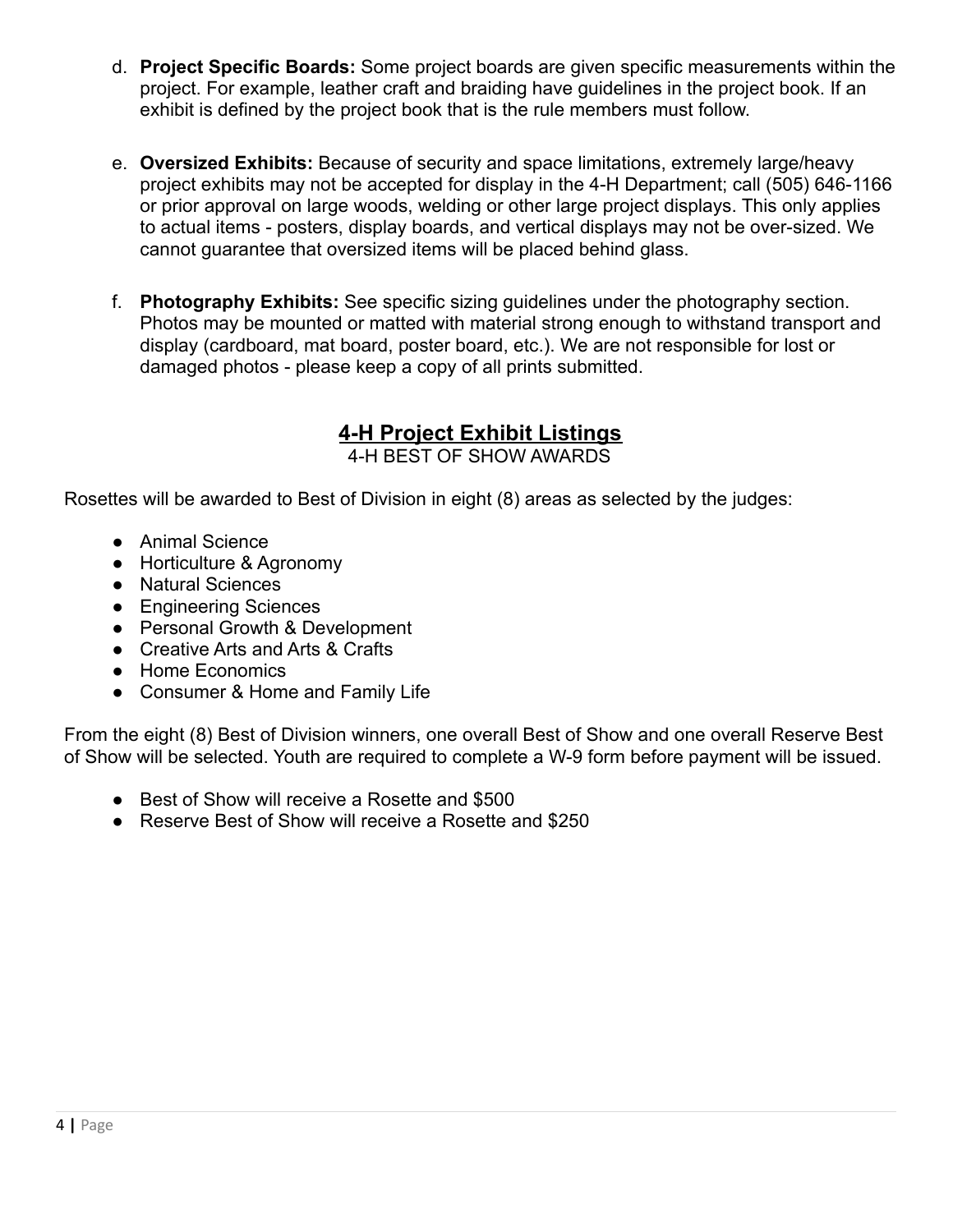# **Classes Listed Below**

### **ANIMAL SCIENCE**

**\*No Live Animals are accepted in this exhibit.**

#### **BEEF**

| Class $#$ | Project #      | <b>Class Description</b>                                                                                |
|-----------|----------------|---------------------------------------------------------------------------------------------------------|
|           | 01001<br>01002 | <b>Beef Cattle Exhibit</b>                                                                              |
|           | 01003          |                                                                                                         |
| 2         | 01009          | Self-determined advanced Beef exhibit including Self-Determined Project Record<br><b>Sheet 300.SD.1</b> |

### **DAIRY CATTLE**

| Class $#$               | Project # | <b>Class Description</b>                                                        |
|-------------------------|-----------|---------------------------------------------------------------------------------|
| 3                       | 01051     | <b>Dairy Cattle Exhibit</b>                                                     |
|                         | 01052     |                                                                                 |
|                         | 01053     |                                                                                 |
| $\overline{\mathbf{4}}$ | 01059     | Self-determined advanced Dairy Cattle exhibit including Self-Determined Project |
|                         |           | <b>Record Sheet 300.SD.1</b>                                                    |

### **GOAT**

| Class $#$ | Project# | <b>Class Description</b>                                                                                |
|-----------|----------|---------------------------------------------------------------------------------------------------------|
| 5         | 01101    | <b>Dairy Goat Exhibit</b>                                                                               |
| O         | 01103    | <b>Meat Goat Exhibit</b>                                                                                |
|           | 01104    | <b>Pygmy Goat Exhibit</b>                                                                               |
| 8         | 01109    | Self-determined advanced Goat exhibit including Self-Determined Project Record<br><b>Sheet 300.SD.1</b> |

### **DOG CARE & TRAINING**

| Class $#$   | Project # | <b>Class Description</b>                                                      |
|-------------|-----------|-------------------------------------------------------------------------------|
| $\mathbf 0$ | 01151     | Dog I: Wiggles and Wags Exhibit                                               |
| 10          | 01152     | Dog II: Bounding Away Exhibit                                                 |
| 11          | 01153     | Dog III: Leading the Way Exhibit                                              |
| 12          | 01159     | Self-determined advanced Dog exhibit including Self-Determined Project Record |
|             |           | <b>Sheet 300.SD.1</b>                                                         |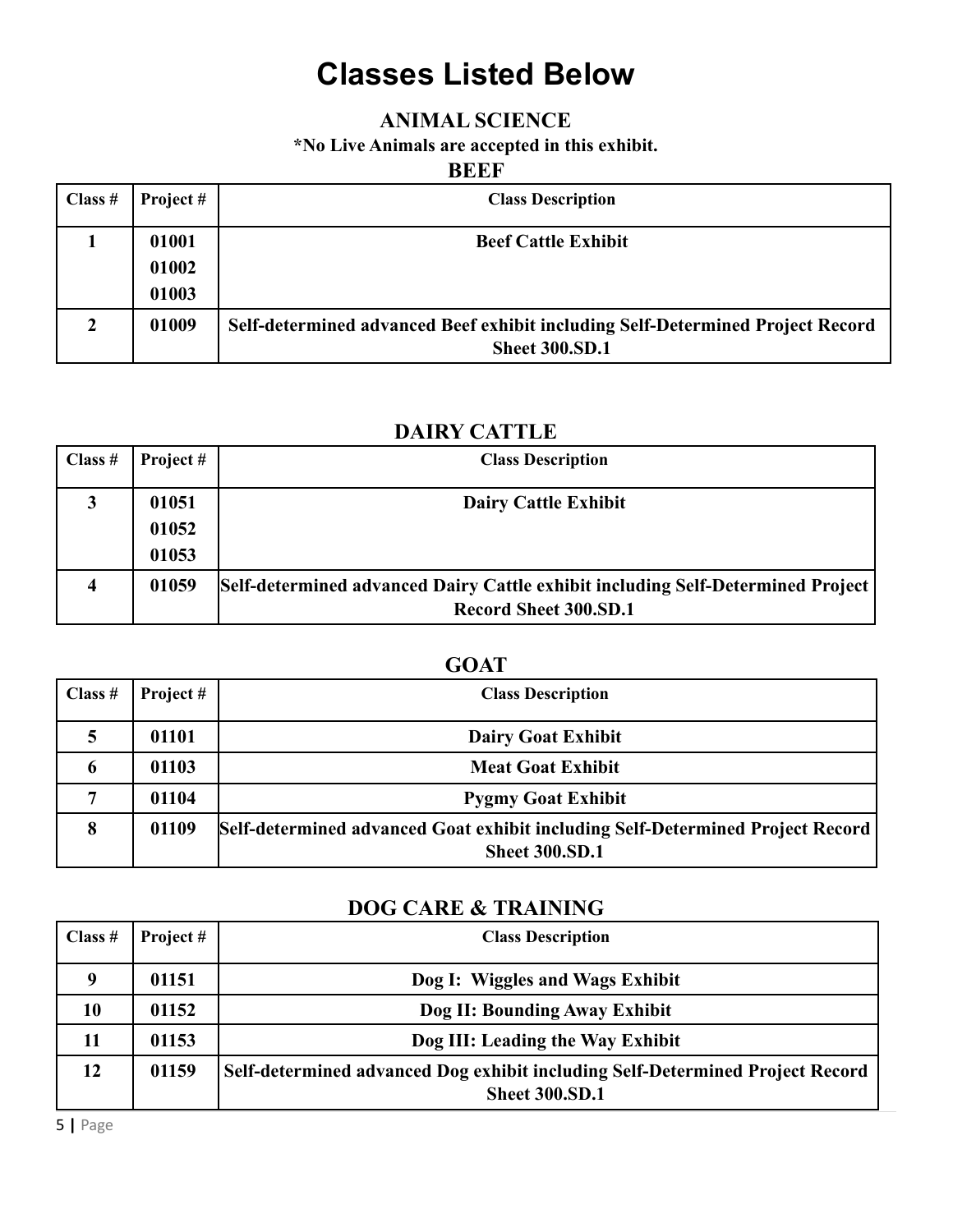| I       |  |  |
|---------|--|--|
| .,<br>v |  |  |

| Class $#$ | Project# | <b>Class Description</b>                                                                               |
|-----------|----------|--------------------------------------------------------------------------------------------------------|
| 13        | 01154    | <b>Cat I: Purr-fect Pals Exhibit</b>                                                                   |
| 14        | 01155    | <b>Cat II: Climbing Up Project Exhibit</b>                                                             |
| 15        | 01156    | <b>Cat III: Leaping Forward Exhibit</b>                                                                |
| 16        | 01169    | Self-determined advanced Cat exhibit including Self-Determined Project Record<br><b>Sheet 300.SD.1</b> |

## **HORSE**

| $\vert$ Class # | Project # | <b>Class Description</b>                                                                                        |
|-----------------|-----------|-----------------------------------------------------------------------------------------------------------------|
| 17              | 01202     | <b>NM 4-H Horse Exhibit</b>                                                                                     |
| 18              | 01204     | <b>Horse Science Exhibit</b>                                                                                    |
| 19              | 1209      | <b>Self-determined advanced Horse exhibit including Self-Determined Project Record</b><br><b>Sheet 300.SD.1</b> |

## **RODEO**

| Class # | Project # | <b>Class Description</b>                                                                                 |
|---------|-----------|----------------------------------------------------------------------------------------------------------|
| 20      | 01221     | Rodeo Exhibit                                                                                            |
| 21      | 01229     | Self-determined advanced Rodeo exhibit including Self-Determined Project Record<br><b>Sheet 300.SD.1</b> |

## **POULTRY**

| Class $#$ | Project $#$ | <b>Class Description</b>                                                                                   |
|-----------|-------------|------------------------------------------------------------------------------------------------------------|
| 22        | 01251       | <b>Poultry Production Exhibit</b>                                                                          |
| 23        | 01259       | Self-determined advanced Poultry exhibit including Self-Determined Project<br><b>Record Sheet 300.SD.1</b> |

## **RABBIT**

| Class $#$ | Project # | <b>Class Description</b>                  |
|-----------|-----------|-------------------------------------------|
| 24        | 01301     | <b>Rabbit I: What's Hoppening Exhibit</b> |
| 25        | 01302     | <b>Rabbit II: Making Tracks Exhibit</b>   |
| 26        | 01303     | <b>Rabbit III: All Ears Exhibit</b>       |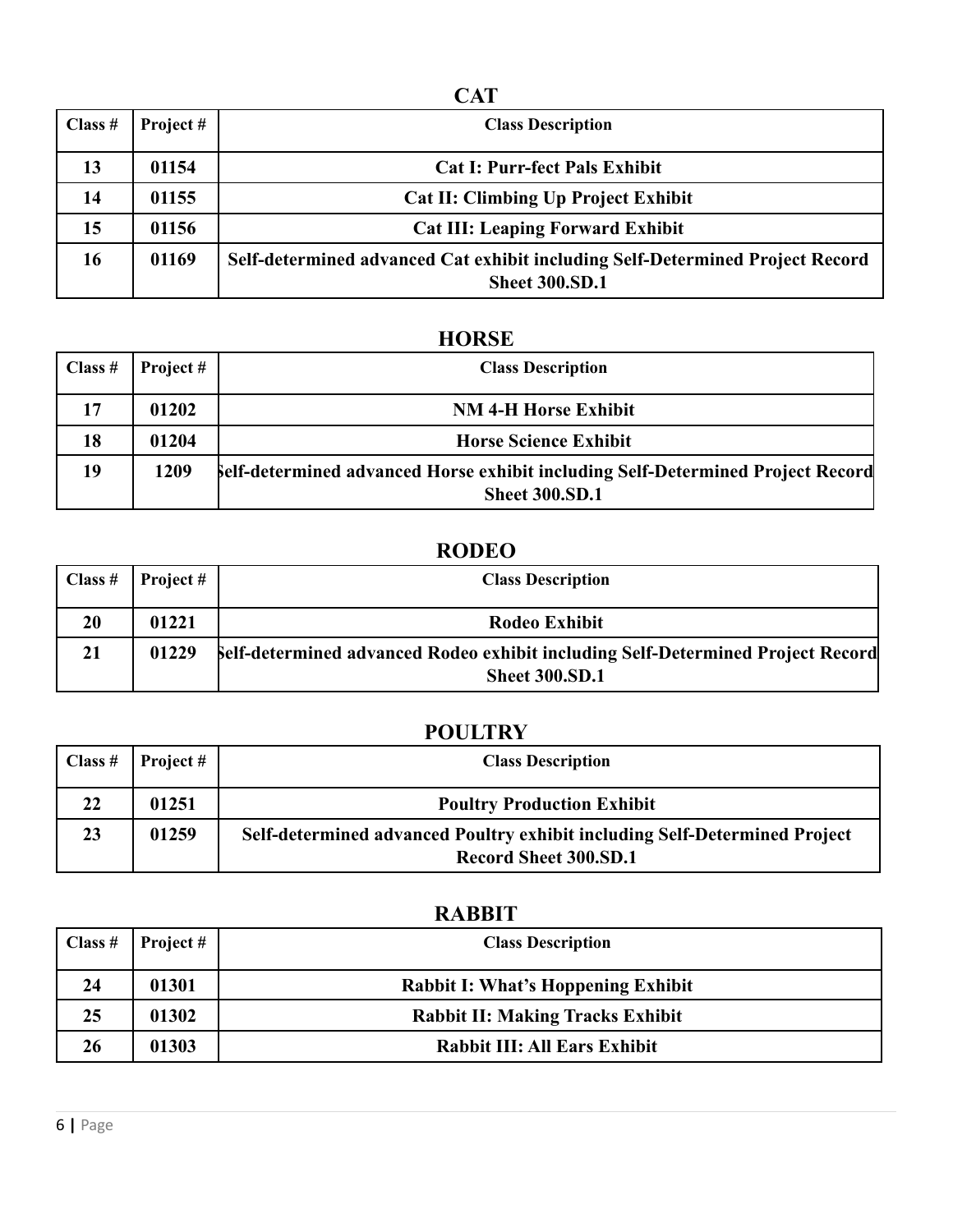| 01309 | belf-determined advanced Rabbit exhibit including Self-Determined Project Record |
|-------|----------------------------------------------------------------------------------|
|       | <b>Sheet 300.SD.1</b>                                                            |

## **SHEEP**

| Class $#$ | Project # | <b>Class Description</b>                                                        |
|-----------|-----------|---------------------------------------------------------------------------------|
| 28        | 01351     | <b>Market Lamb Exhibit</b>                                                      |
| 29        | 01353     | <b>Sheep Production Exhibit</b>                                                 |
| 30        | 01359     | Self-determined advanced Sheep exhibit including Self-Determined Project Record |
|           |           | <b>Sheet 300.SD.1</b>                                                           |

## **SWINE**

| Class $#$ | Project # | <b>Class Description</b>                                                                                 |
|-----------|-----------|----------------------------------------------------------------------------------------------------------|
| 31        | 01401     | <b>Market Swine Exhibit</b>                                                                              |
| 32        | 01409     | Self-determined advanced Swine exhibit including Self-Determined Project<br><b>Record Sheet 300.SD.1</b> |

## **VETERINARY SCIENCE**

| Class $#$ | Project # | <b>Class Description</b>                                                                                              |
|-----------|-----------|-----------------------------------------------------------------------------------------------------------------------|
| 33        | 01451     | <b>The Normal Animal Exhibit</b>                                                                                      |
| 34        | 01452     | <b>Animal Disease Exhibit</b>                                                                                         |
| 35        | 01453     | <b>Animal Health and Our World Exhibit</b>                                                                            |
| 36        | 01459     | Self-determined advanced Veterinary Science exhibit including Self-Determined<br><b>Project Record Sheet 300.SD.1</b> |

## **SMALL PETS**

| Class $#$ | Project# | <b>Class Description</b>                          |
|-----------|----------|---------------------------------------------------|
| 37        | 01501    | <b>Pet Pals Exhibit</b>                           |
| 38        | 01501    | <b>Completed Pet Pals Project Workbook</b>        |
| 39        | 01502    | <b>Scurrying Ahead Exhibit</b>                    |
| 40        | 01502    | <b>Completed Scurrying Ahead Project Workbook</b> |
| 41        | 01504    | <b>Tropical Fish Exhibit</b>                      |
| 42        | 01506    | <b>Hamster Exhibit</b>                            |
| 43        | 01508    | <b>Guinea Pig Exhibit</b>                         |
| 44        | 01510    | <b>Birds (Indoor) Exhibit</b>                     |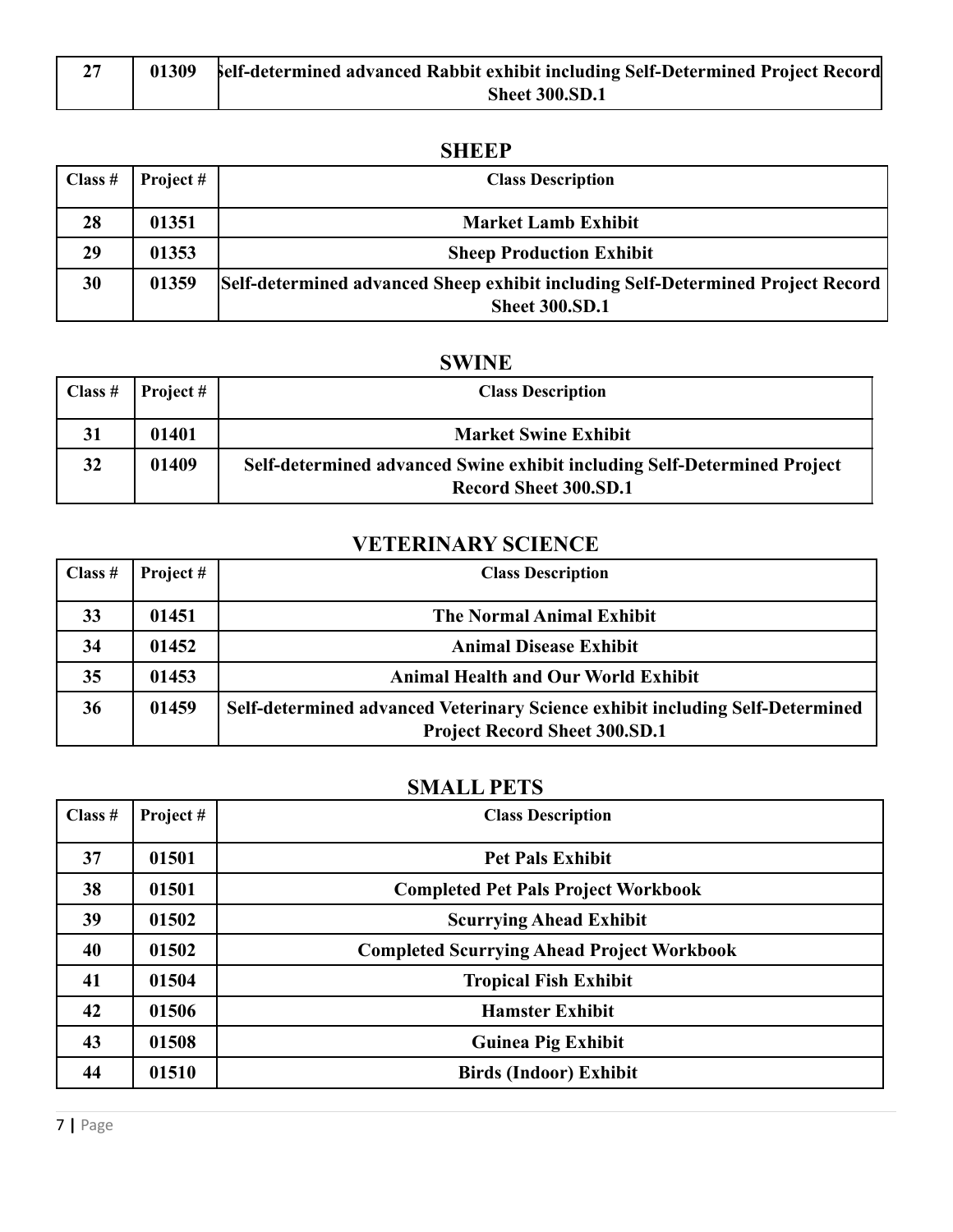## **HORTICULTURE & AGRONOMY PLANT & SOIL SCIENCE**

| Class $#$  | Project# | <b>Class Description</b>                                                                                                |
|------------|----------|-------------------------------------------------------------------------------------------------------------------------|
| <b>100</b> | 02001    | <b>Poster about soils</b>                                                                                               |
| 101        | 02001    | Display board utilizing soils                                                                                           |
| 102        | 02001    | Poster about plant parts and functions                                                                                  |
| 103        | 02001    | Display utilizing a live plant to illustrate plant parts (parts must be labeled)                                        |
| 104        | 02001    | <b>Terrarium</b>                                                                                                        |
| 105        | 02009    | Self-determined advanced Plant & Soil Science exhibit including Self-Determined<br><b>Project Record Sheet 300.SD.1</b> |

### **GARDENING (FLOWER)**

| Class $#$ | Project # | <b>Class Description</b>                                                                                            |
|-----------|-----------|---------------------------------------------------------------------------------------------------------------------|
| 106       | 02102     | <b>Floral Arrangement</b>                                                                                           |
| 107       | 02102     | <b>Exhibit about Flower gardening</b>                                                                               |
| 109       | 02109     | Self-determined advanced Flower Gardening exhibit including Self-Determined<br><b>Project Record Sheet 300.SD.1</b> |

## **GARDENING (LANDSCAPE)**

| Class $#$ | Project $#$ | <b>Class Description</b>                                                                                               |
|-----------|-------------|------------------------------------------------------------------------------------------------------------------------|
| 110       | 02201       | <b>Landscape Gardening Exhibit</b>                                                                                     |
| 11        | 02209       | Self-determined advanced Landscape Gardening exhibit including<br><b>Self-Determined Project Record Sheet 300.SD.1</b> |

#### **GARDENING (PRODUCE)**

| Class $#$ | Project # | <b>Class Description</b>                                                                                               |
|-----------|-----------|------------------------------------------------------------------------------------------------------------------------|
| 112       | 02251     | Produce basket (collection of produce grown by the member and list of vegetables<br>included)                          |
| 113       | 02251     | <b>Gardening Exhibit</b>                                                                                               |
| 114       | 02251     | <b>Completed Project Book</b>                                                                                          |
| 115       | 02259     | Self-determined advanced Vegetable Gardening exhibit including Self-Determined<br><b>Project Record Sheet 300.SD.1</b> |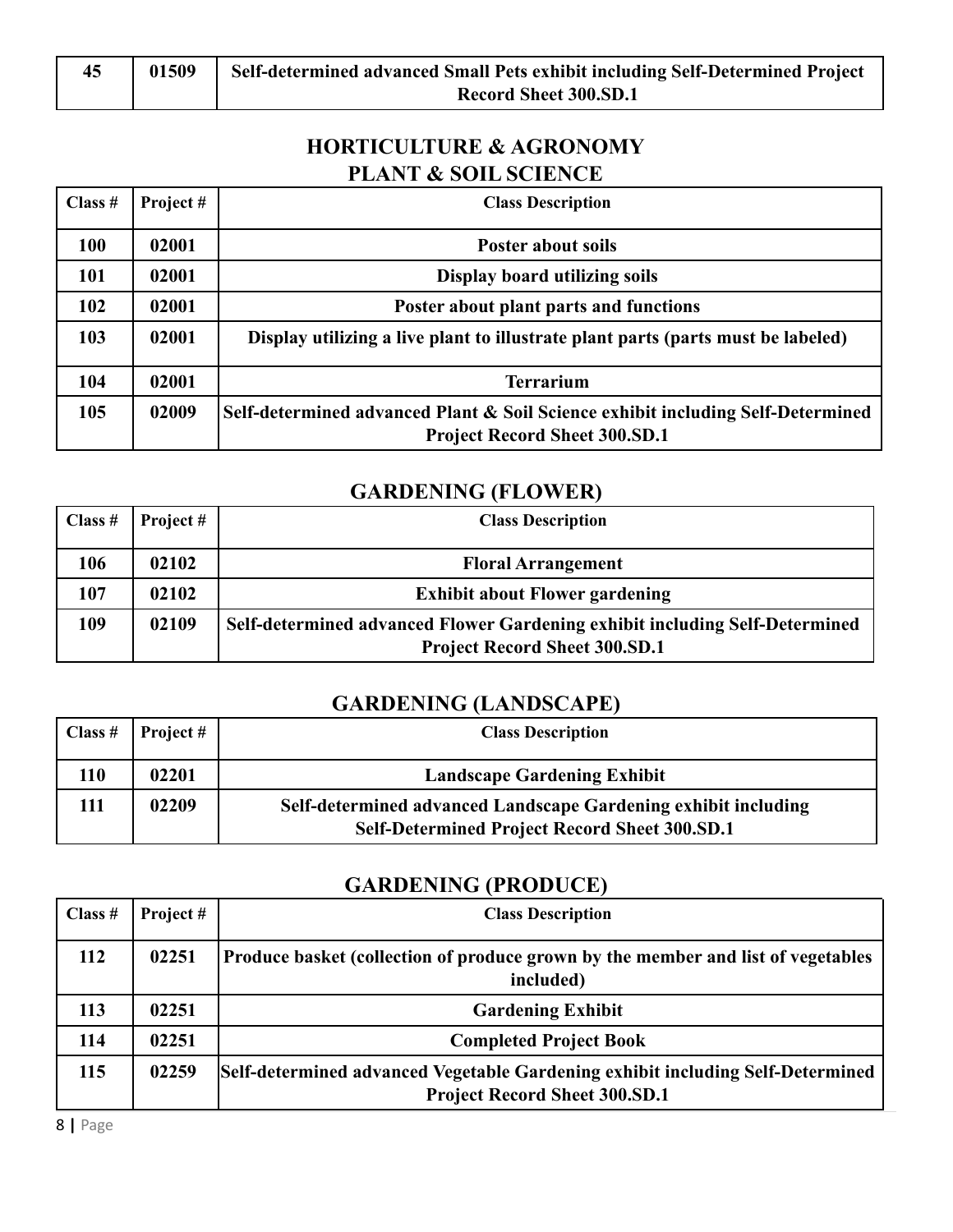### **RANGE PLANT MANAGEMENT**

| Class $#$ | Project # | <b>Class Description</b>                                                                                                  |
|-----------|-----------|---------------------------------------------------------------------------------------------------------------------------|
| 116       | 02300     | <b>Poster about Range Plant Management</b>                                                                                |
| 117       | 02300     | Ten mounted range plants with 3x5 labels exhibited in a notebook                                                          |
| 118       | 02309     | Self-determined advanced Range Plant Management exhibit including<br><b>Self-Determined Project Record Sheet 300.SD.1</b> |

### **FORESTRY**

| Class $#$ | Project # | <b>Class Description</b>                                                                                                    |
|-----------|-----------|-----------------------------------------------------------------------------------------------------------------------------|
| 119       | 02401     | <b>Poster about Forestry</b>                                                                                                |
| 120       | 02401     | Forest Tree Collection – cross-section of tree trunk/large branch with parts labeled<br><u>&amp; purpose of part listed</u> |
| 121       | 02409     | Self-determined advanced Forestry exhibit including Self-Determined Project<br><b>Record Sheet 300.SD.1</b>                 |

## **NATURAL SCIENCE ENTOMOLOGY**

| Class $#$ | Project# | <b>Class Description</b>                                                                                      |
|-----------|----------|---------------------------------------------------------------------------------------------------------------|
| 200       | 03051    | <b>Entomology I exhibit (not an insect collection)</b>                                                        |
| 201       | 03052    | <b>Entomology II Insect Collection (20 specimens from at least 5 orders)</b>                                  |
| 202       | 03052    | <b>Entomology III Insect Collection (30 specimens from at least 10 orders)</b>                                |
| 203       | 03052    | <b>Entomology IV Insect Collection (30 specimens from at least 10 orders)</b>                                 |
| 204       | 03052    | <b>Entomology V Insect Collection (30 specimens from at least 10 orders)</b>                                  |
| 205       | 03059    | Self-determined advanced Entomology exhibit including Self-Determined Project<br><b>Record Sheet 300.SD.1</b> |

### **WILDLIFE**

| Class $#$ | Project # | <b>Class Description</b>                   |
|-----------|-----------|--------------------------------------------|
| 206       | 03101     | Discovering Wildlife in New Mexico exhibit |
| 207       | 03102     | <b>Small Game of New Mexico exhibit</b>    |
| 208       | 03103     | <b>Waterfowl Management exhibit</b>        |
| 209       | 03104     | <b>Big Game of New Mexico exhibit</b>      |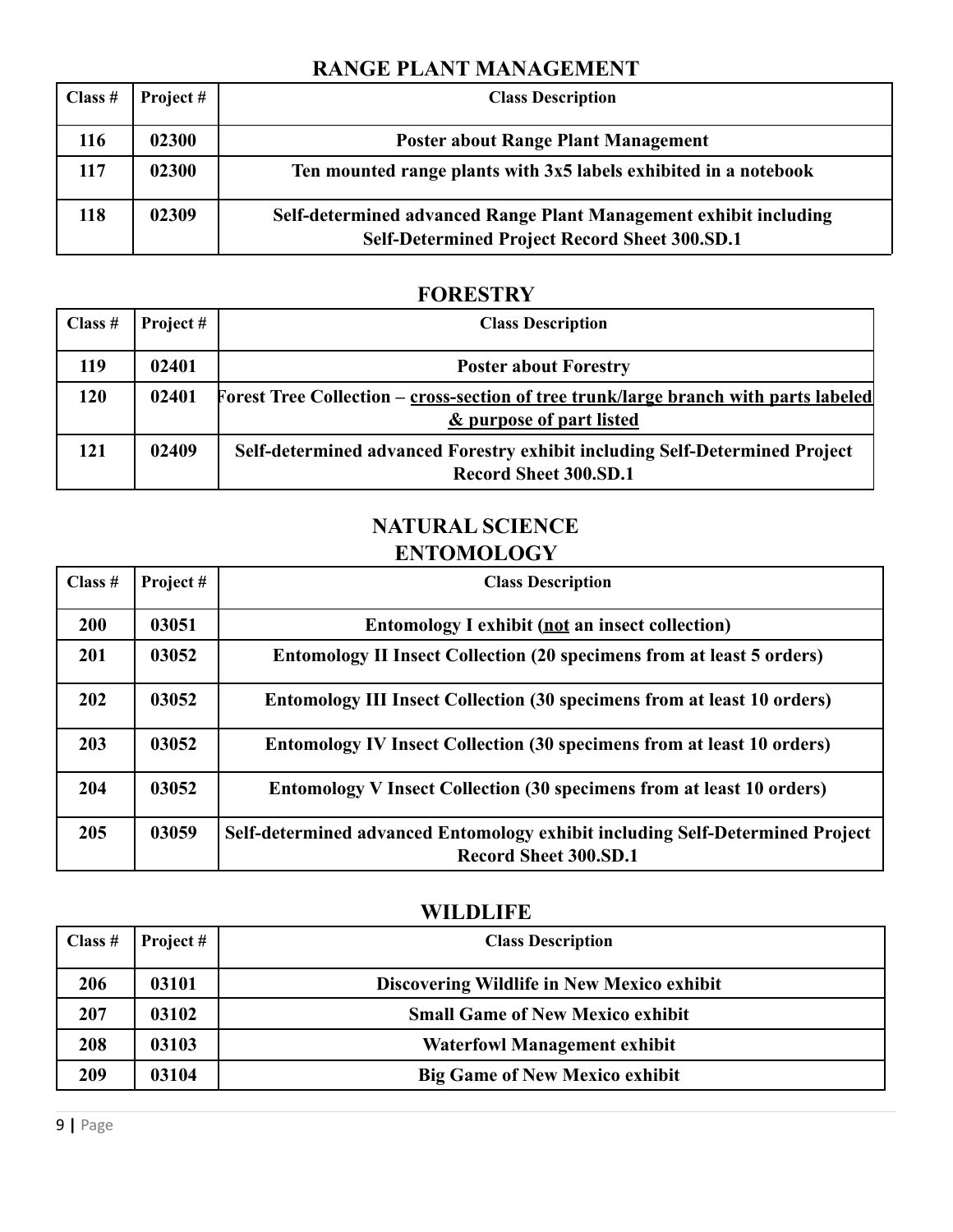| 210 | 03105 | <b>Furbearers exhibit</b>                                                                                   |
|-----|-------|-------------------------------------------------------------------------------------------------------------|
| 211 | 03109 | Self-determined advanced Wildlife exhibit including Self-Determined Project<br><b>Record Sheet 300.SD.1</b> |

## **SHOOTING SPORTS**

| Class # | Project# | <b>Class Description</b>                                                                                           |
|---------|----------|--------------------------------------------------------------------------------------------------------------------|
| 220     | 03201    | Rifle exhibit showing terms, history, parts, equipment or techniques                                               |
| 221     | 03201    | Completed Rifle Member Record (Project) Book (100.F-38 N-20) Not the project<br>record form.                       |
| 222     | 03202    | Pistol exhibit showing terms, history, parts, equipment or techniques                                              |
| 223     | 03202    | Completed Pistol Member Record (Project) Book (100.F-39 N-20) Not the project<br>record form.                      |
| 224     | 03203    | Shotgun exhibit showing terms, history, parts, equipment or techniques                                             |
| 225     | 03203    | Completed Shotgun Member Record (Project) Book (100.F-40 N-18) Not the project <br>record form.                    |
| 226     | 03204    | Archery exhibit showing terms, history, parts, equipment or techniques                                             |
| 227     | 03204    | Completed Archery Member Record (Project) Book (100.F-41A N-20) Not the<br>project record form.                    |
| 228     | 03206    | Muzzleloading exhibit showing terms, history, parts, equipment or techniques                                       |
| 229     | 03206    | Completed Muzzleloading Member Record (Project) Book (100.F-44 N-18) Not the<br>project record form.               |
| 230     | 03209    | Self-determined advanced Shooting Sports exhibit including Self-Determined<br><b>Project Record Sheet 300.SD.1</b> |

## **SPORT FISHING**

| Class $#$  | Project # | <b>Class Description</b>                                                                                                                                        |
|------------|-----------|-----------------------------------------------------------------------------------------------------------------------------------------------------------------|
| <b>240</b> | 03401     | Poster demonstrating common sports fish species found in your county and the<br>water where they can be found                                                   |
| 241        | 03401     | <b>Exhibit on fishing safety</b>                                                                                                                                |
| 242        | 03401     | Exhibit using rope to demonstrate tying the common knots used in fishing                                                                                        |
| 243        | 03401     | One original fly or lure crafted by the member with a poster describing which fish<br>and conditions the fly is designed for and how to use the tackle properly |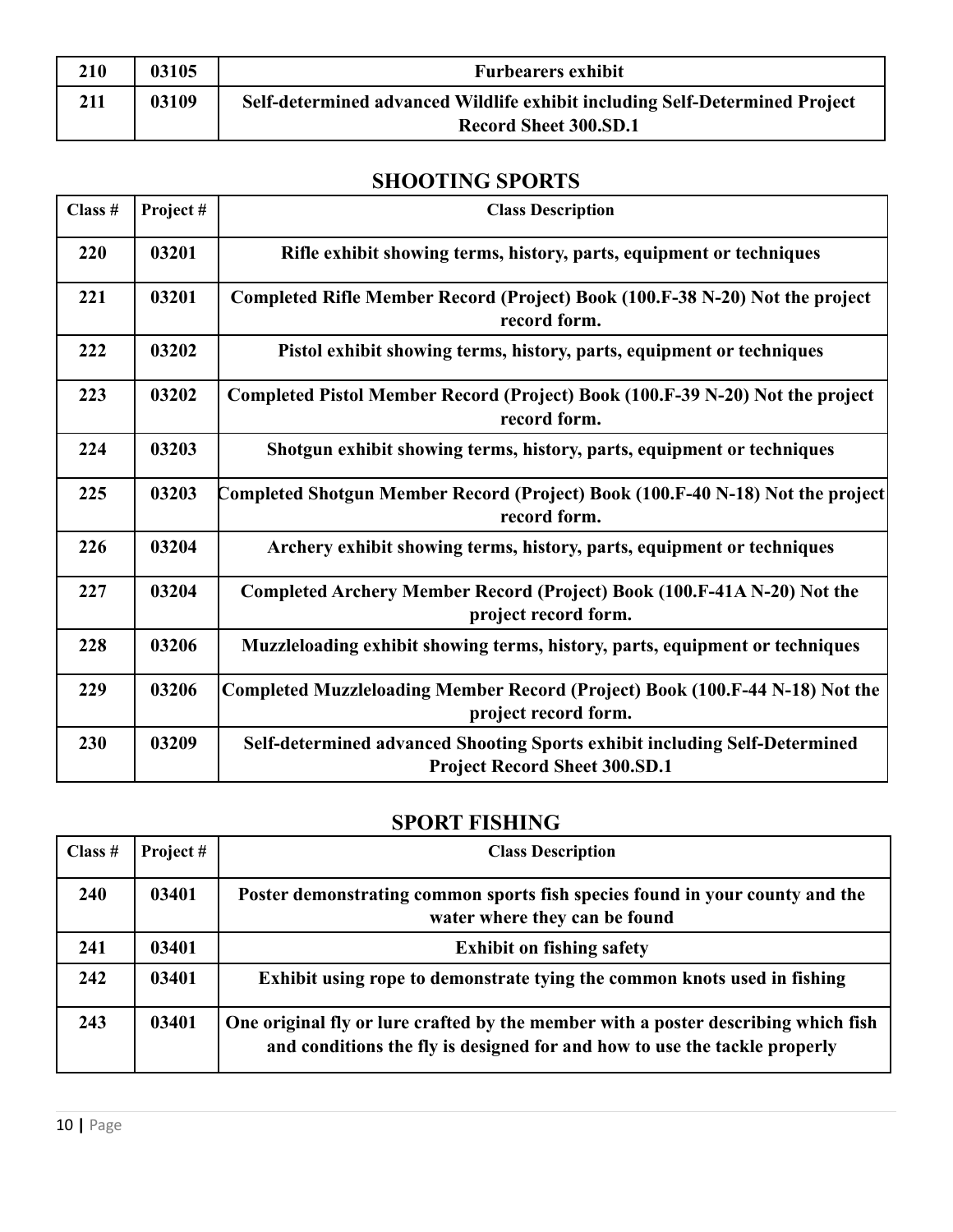## **ENGINEERING SCIENCE ELECTRICITY**

| Class # | Project# | <b>Class Description</b>                                                                                                         |
|---------|----------|----------------------------------------------------------------------------------------------------------------------------------|
| 300     | 04151    | Flashlight                                                                                                                       |
| 301     | 04151    | <b>A Simple Switch</b>                                                                                                           |
| 302     | 04151    | Electromagnet                                                                                                                    |
| 303     | 04151    | <b>Completed Magic of Electricity Project Book</b>                                                                               |
| 304     | 04152    | Complete simple circuit demonstrating DC and AC current                                                                          |
| 305     | 04152    | <b>Parallel Circuit Board labeled with proper symbols</b>                                                                        |
| 306     | 04152    | <b>Series Circuit Board labeled with proper symbols</b>                                                                          |
| 307     | 04152    | <b>Battery Alarm</b>                                                                                                             |
| 308     | 04152    | <b>Completed Investigating Electricity Project Book</b>                                                                          |
| 309     | 04153    | Exhibit of various electrical wires, labeled with gauge, type and usage                                                          |
| 310     | 04153    | Poster demonstrating 3 major types of light bulbs                                                                                |
| 311     | 04153    | Poster showing circuits and switches floor plan of your home, including receptacles<br>and fixtures, labeled with proper symbols |
| 312     | 04153    | <b>Completed Wired for Power Project Book</b>                                                                                    |
| 313     | 04154    | Circuit using diodes, label all parts with proper symbols                                                                        |
| 314     | 04154    | Circuit that intermittently flashes the LED                                                                                      |
| 315     | 04154    | A 6 to 8 Watt Amplifier                                                                                                          |
| 316     | 04154    | <b>Completed Entering Electronics Project Book</b>                                                                               |
| 317     | 04159    | Self-determined advanced Electricity exhibit including Self-Determined Project<br><b>Record Sheet 300.SD.1</b>                   |

#### **SMALL ENGINES**

| Class $#$ | Project # | <b>Class Description</b>                 |
|-----------|-----------|------------------------------------------|
| 318       | 04251     | Crank It $Up - exhibit$                  |
| 319       | 04251     | Crank It Up – completed project workbook |
| 320       | 04252     | Warm It $Up - exhibit$                   |
| 321       | 04252     | Warm It Up – completed project workbook  |
| 322       | 04253     | Tune It $Up - exhibit$                   |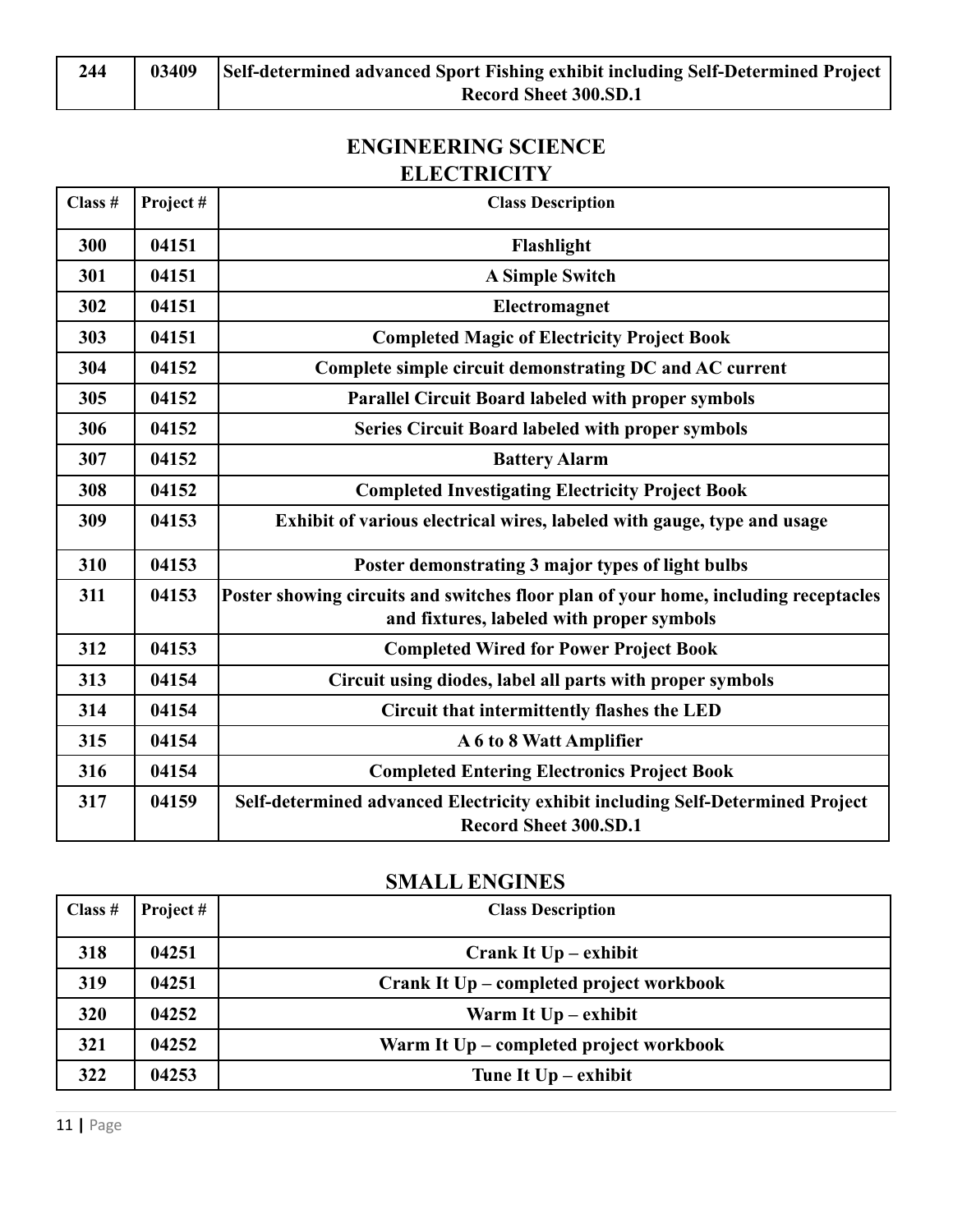| 323 | 04253 | Tune It Up – completed project workbook                                          |
|-----|-------|----------------------------------------------------------------------------------|
| 324 | 04259 | Self-determined advanced Small Engines exhibit including Self-Determined Project |
|     |       | Record Sheet 300.SD.1                                                            |

## **WELDING**

| Class $#$  | Project # | <b>Class Description</b>                                                                                                             |
|------------|-----------|--------------------------------------------------------------------------------------------------------------------------------------|
| 325        | 04301     | Unit I Name Plate – no larger than $12^{\prime\prime}$ x $24^{\prime\prime}$ x $3/16^{\prime\prime}$ or $\frac{1}{4}^{\prime\prime}$ |
| 326        | 04301     | Unit I Silhouettes – set of 4 NRA small bore rifle regulation animals $\frac{1}{4}$ " or 3/16"<br>thick                              |
| 327        | 04301     | Unit I Clover – 12" across by $\frac{1}{4}$ " or 3/16" thick                                                                         |
| 328        | 04302     | Unit II – Skill Plate                                                                                                                |
| 329        | 04302     | Unit II – Adjustable Sawhorse                                                                                                        |
| <b>330</b> | 04309     | Self-determined advanced Welding exhibit including Self-Determined Project<br><b>Record Sheet 300.SD.1</b>                           |

#### **ROCKETRY**

| Class $#$ | Project# | <b>Class Description</b>                                                                                    |
|-----------|----------|-------------------------------------------------------------------------------------------------------------|
| 331       | 04401    | Unit I - Model Rocket - Skill Level I                                                                       |
| 332       | 04401    | Unit I - Model Rocket - Skill Level II                                                                      |
| 333       | 04402    | Unit II – Model Rocket – Multi-Stage                                                                        |
| 334       | 04402    | Unit II – Rocketry Exhibit                                                                                  |
| 335       | 04409    | Self-determined advanced Rocketry exhibit including Self-Determined Project<br><b>Record Sheet 300.SD.1</b> |

## **WOOD SCIENCE**

| Class # | Project# | <b>Class Description</b>                    |
|---------|----------|---------------------------------------------|
| 336     | 04451    | <b>Measuring Up – Flower Box</b>            |
| 337     | 04451    | Measuring Up - Napkin or Letter Holder      |
| 338     | 04451    | <b>Measuring Up – Picture Frame</b>         |
| 339     | 04451    | Measuring Up completed project workbook     |
| 340     | 04452    | Making the Cut – Napkin or Letter Holder    |
| 341     | 04452    | <b>Making the Cut – Birdhouse</b>           |
| 342     | 04452    | Making the Cut – Foot Stool                 |
| 343     | 04452    | Making the Cut – completed project workbook |
| 344     | 04453    | Nailing it Together – Bookcase              |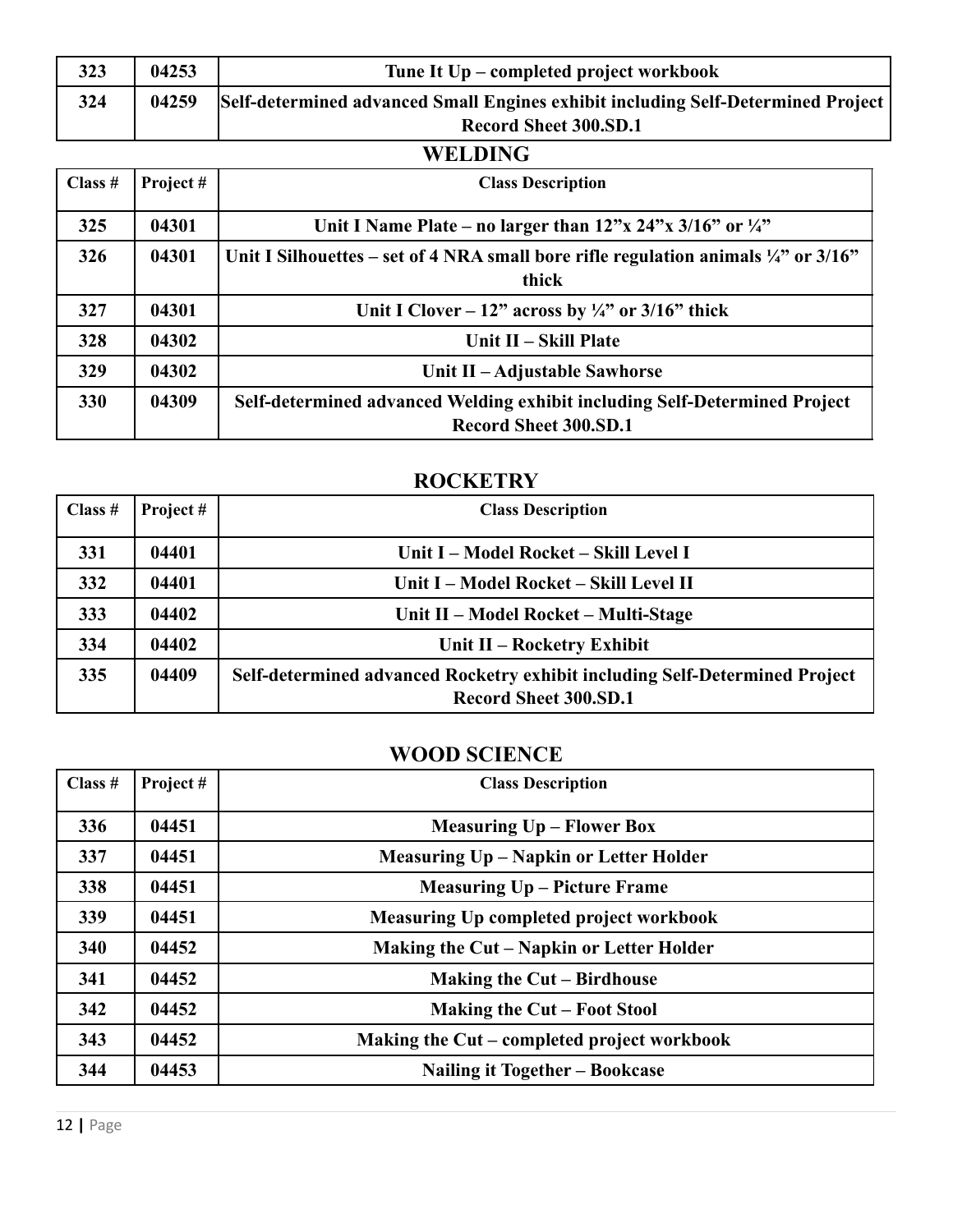| 345 | 04453 | Nailing it Together - Learning Tree Jigsaw Puzzle                                                               |
|-----|-------|-----------------------------------------------------------------------------------------------------------------|
| 346 | 04453 | Nailing it Together – Box of Many Uses                                                                          |
| 347 | 04453 | Nailing it Together - completed project workbook                                                                |
| 348 | 04454 | Finishing Up - Name Plate with inlay and overlay                                                                |
| 349 | 04454 | Finishing Up – Step Stool/Chair                                                                                 |
| 350 | 04454 | Finishing Up - Table Top Hockey Game                                                                            |
| 351 | 04454 | Finishing Up – completed project workbook                                                                       |
| 352 | 04459 | Self-determined advanced Wood Science exhibit including Self-Determined Project<br><b>Record Sheet 300.SD.1</b> |

## **ROBOTICS**

| Class $#$ | Project # | <b>Class Description</b>                                                                                    |
|-----------|-----------|-------------------------------------------------------------------------------------------------------------|
| 360       | 04469     | Self-determined advanced Robotics exhibit including Self-Determined Project<br><b>Record Sheet 300.SD.1</b> |

## **PERSONAL GROWTH & DEVELOPMENT WELCOME TO NM 4-H**

| Class # | Project# | <b>Class Description</b>                                                                                                                                                                                                         |
|---------|----------|----------------------------------------------------------------------------------------------------------------------------------------------------------------------------------------------------------------------------------|
| 400     | 05001    | 4-H Banner (no larger than 18x24 inches) including name, club, county and<br>Hover. Embellished using an electronic craft cutting machine (also known as a die<br>cutter or cutting plotter).                                    |
| 401     | 05001    | 4-H Banner (no larger than 18x24 inches) including name, club, county and<br>clover. Embellished using any other technique other than an electronic craft<br>cutting machine (examples: paint, glitter, buttons, sequins, etc.). |
| 402     | 05001    | Decorated 4-H T-shirt (must have a 4-H theme). Embellished using an electronic<br>craft cutting machine (also known as a die cutter or cutting plotter).                                                                         |
| 403     | 05001    | Decorated 4-H T-shirt (must have a 4-H theme). Embellished using any other<br>echnique other than an electronic craft cutting machine (examples: paint, glitter,<br>buttons, sequins, etc.).                                     |
| 404     | 05001    | Frame decorated with 4-H clover and slogan or motto - no larger than 9x12<br>inches with a photo of 4-H members or a 4-H activity (frame may not contain<br>glass)                                                               |
| 405     | 05001    | Poster showing your participation in a 4-H event or activity                                                                                                                                                                     |
| 406     | 05009    | Self-determined advanced Growth & Development exhibit including<br><b>Self-Determined Project Record Sheet 300.SD.1</b>                                                                                                          |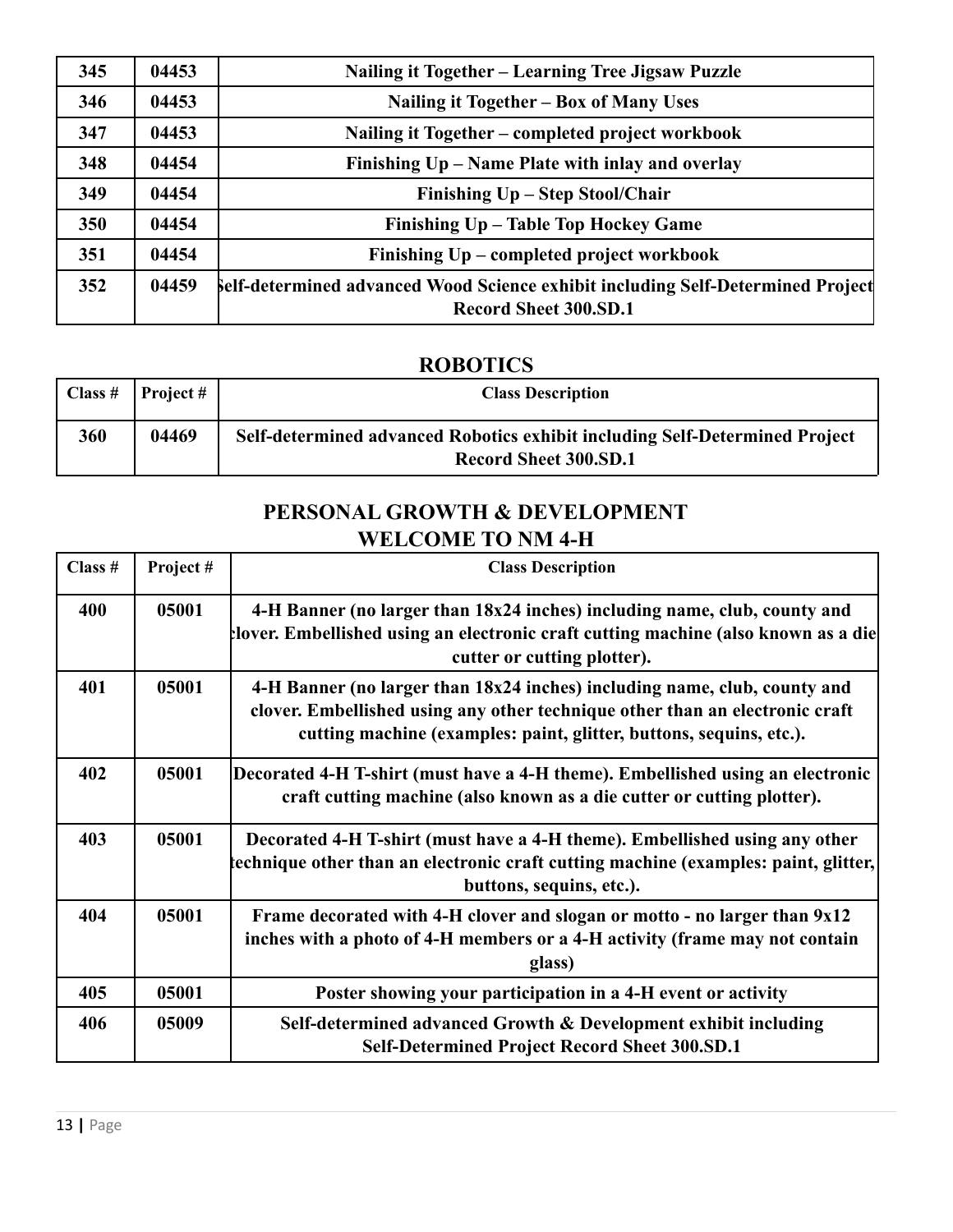### **HEALTH & SAFETY**

| Class # | Project# | <b>Class Description</b>                                                                                            |
|---------|----------|---------------------------------------------------------------------------------------------------------------------|
| 407     | 05040    | <b>Sports Fitness exhibit</b>                                                                                       |
| 408     | 05049    | Self-determined advanced Physical Fitness exhibit including Self-Determined<br><b>Project Record Sheet 300.SD.1</b> |
| 409     | 05029    | Self-determined advanced Health exhibit including Self-Determined Project<br><b>Record Sheet 300.SD.1</b>           |
| 410     | 05039    | Self-determined advanced Safety exhibit including Self-Determined Project<br><b>Record Sheet 300.SD.1</b>           |

#### **CITIZENSHIP**

| Class $#$ | Project# | <b>Class Description</b>                                                                                         |
|-----------|----------|------------------------------------------------------------------------------------------------------------------|
| 411       | 05351    | Unit I – My Clubs and Groups project exhibit                                                                     |
| 412       | 05352    | Unit II – My Community project exhibit                                                                           |
| 413       | 05353    | Unit III – My Heritage project exhibit                                                                           |
| 414       | 05354    | Unit $IV - My Government project exhibit$                                                                        |
| 415       | 05355    | Unit $V - My$ World project exhibit                                                                              |
| 416       | 05359    | [Self-determined advanced Citizenship exhibit including Self-Determined Project]<br><b>Record Sheet 300.SD.1</b> |

## **LEADERSHIP**

| Class $#$ | Project # | <b>Class Description</b>                                                                                          |
|-----------|-----------|-------------------------------------------------------------------------------------------------------------------|
| 417       | 05201     | Leadership I – Poster demonstrating personal leadership                                                           |
| 418       | 05203     | Leadership II - Photo story showing personal leadership event                                                     |
| 419       | 05205     | Leadership III – Written goals, action plan and results of a leadership event<br>encouraging leadership in others |
| 420       | 05209     | Self-determined advanced Leadership exhibit including Self-Determined Project<br><b>Record Sheet 300.SD.1</b>     |

| Class $#$ | Project# | <b>Class Description</b>                                                                                                                                  |
|-----------|----------|-----------------------------------------------------------------------------------------------------------------------------------------------------------|
| 421       | 05301    | Written speech on a topic of choice given at a 4-H Event                                                                                                  |
| 422       | 05301    | Portfolio on a speech given at a 4-H Event. Must include written speech,<br>supporting materials (such as photos, news articles, letters, awards or other |

## **SPEAKING**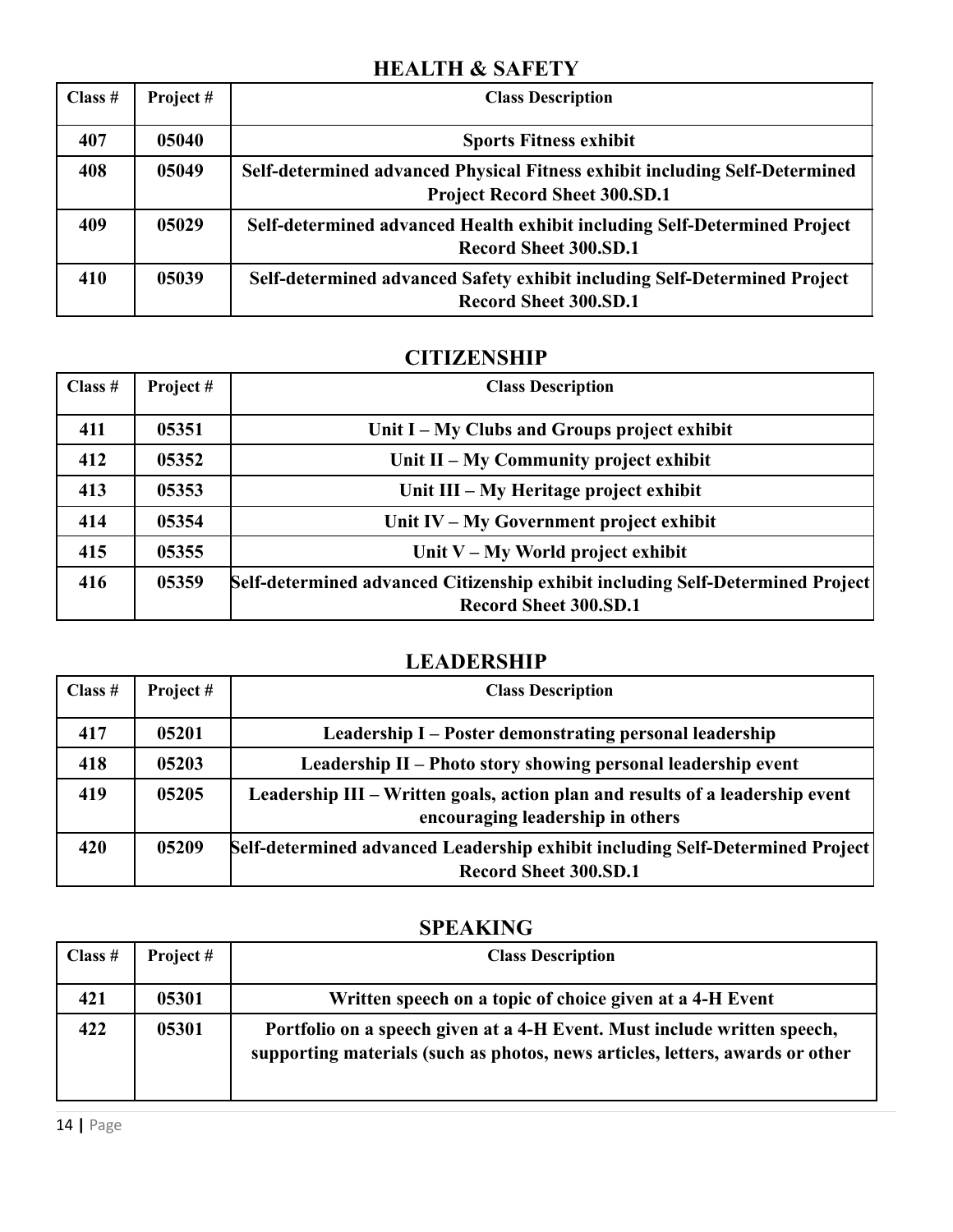|     |       | pieces of information that support speech given), and a reference list of sources<br>used. |
|-----|-------|--------------------------------------------------------------------------------------------|
| 423 | 05301 | Picture Display of Visual Aids Used to Support a Presentation                              |
| 424 | 05301 | <b>Video of Speech</b>                                                                     |
| 425 | 05301 | Written story of your Public Speaking experience                                           |
| 426 | 05309 | Self-determined advanced Public Speaking exhibit including Self-Determined                 |
|     |       | <b>Project Record Sheet 300.SD.1</b>                                                       |

#### **CLOWNING**

| Class $#$ | Project# | <b>Class Description</b>                                                                                    |
|-----------|----------|-------------------------------------------------------------------------------------------------------------|
| 427       | 05401    | Clowning project exhibit                                                                                    |
| 428       | 05409    | Self-determined advanced Clowning exhibit including Self-Determined Project<br><b>Record Sheet 300.SD.1</b> |

### **DIGITAL STORY TELLING**

| Class $#$ | Project # | <b>Class Description</b>                   |
|-----------|-----------|--------------------------------------------|
| 429       | 05311     | <b>Exhibit about Digital Story Telling</b> |
| 430       | 05311     | Digital Story with a 4-H Theme             |
| 431       | 05311     | Digital Story with a non-4-H Theme         |

## **NEW MEXICO FLAVOR**

| Class # | Project# | <b>Class Description</b>                                |
|---------|----------|---------------------------------------------------------|
| 502     | 05501    | Plate of three (3) flour tortillas (specify flour type) |
| 503     | 05501    | <b>Chile Ristra</b>                                     |
| 504     | 05501    | <b>Recipe Box with recipes</b>                          |
| 505     | 05501    | Plate of three (3) biscochitos                          |
| 506     | 05501    | Plate of three (3) NM Wedding Cookies                   |
| 507     | 05501    | Plate of three (3) corn tortillas                       |
| 508     | 05501    | Plate of three (3) empanadas                            |

# **UNIQUELY NEW MEXICO**

| Class $#$ | Project # | <b>Class Description</b>                          |
|-----------|-----------|---------------------------------------------------|
| 509       | 05502     | Journal about a County Trip                       |
| 510       | 05502     | Small Sand Art Article $(4"x4", 5"x5", or 6"x6")$ |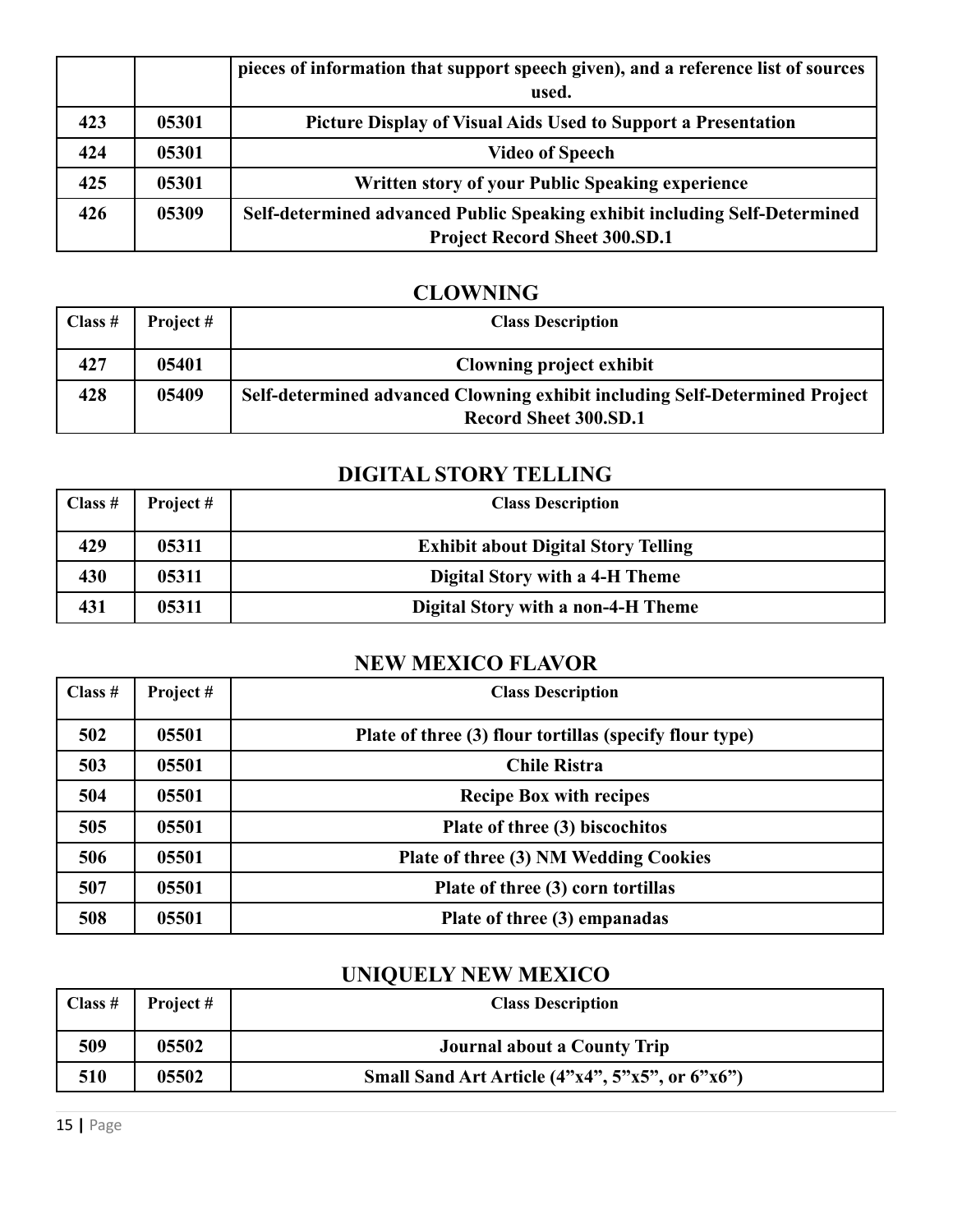| 511 | 05502 | Large Sand Art Article $(8"x11"$ or $12"x12")$           |
|-----|-------|----------------------------------------------------------|
| 512 | 05502 | <b>Tin Art Article</b>                                   |
| 513 | 05502 | <b>Corn Necklace</b>                                     |
| 514 | 05502 | <b>Cornhusk Doll</b>                                     |
| 515 | 05502 | Piñata                                                   |
| 516 | 05502 | <b>Craft of Your Choice (must pertain to New Mexico)</b> |

## **NEW MEXICO ROUNDUP**

| Class $#$ | Project# | <b>Class Description</b>                                                                                              |
|-----------|----------|-----------------------------------------------------------------------------------------------------------------------|
| 517       | 05503    | <b>Rope Article</b>                                                                                                   |
| 518       | 05503    | Plate of three (3) sourdough biscuits                                                                                 |
| 519       | 05503    | Beef Jerky – four (4) strips                                                                                          |
| 520       | 05503    | Trail Mix $(1/2$ pint jar)                                                                                            |
| 521       | 05503    | <b>Poster of Your County Agricultural Products</b>                                                                    |
| 522       | 05503    | Poster on the Cattle Industry in New Mexico                                                                           |
| 523       | 05503    | Poster on the Sheep Industry in New Mexico                                                                            |
| 524       | 05503    | <b>Craft of Your Choice using a recycled boot</b>                                                                     |
|           |          |                                                                                                                       |
| 530       | 05509    | Self-determined advanced Cultural Education exhibit including Self-Determined<br><b>Project Record Sheet 300.SD.1</b> |

## **COMPUTER**

| Class $#$ | Project # | <b>Class Description</b>                                                                                    |
|-----------|-----------|-------------------------------------------------------------------------------------------------------------|
| 600       | 08109     | Self-determined advanced Computer exhibit including Self-Determined Project<br><b>Record Sheet 300.SD.1</b> |

## **CREATIVE ARTS LEATHERCRAFT**

| Class $#$ | Project # | <b>Class Description</b> |
|-----------|-----------|--------------------------|
| 700       | 06001     | Coaster                  |
| 701       | 06001     | Dog collar               |
| 702       | 06001     | Coin purse               |
| 703       | 06001     | Knife sheath             |
| 704       | 06001     | Other stamped item       |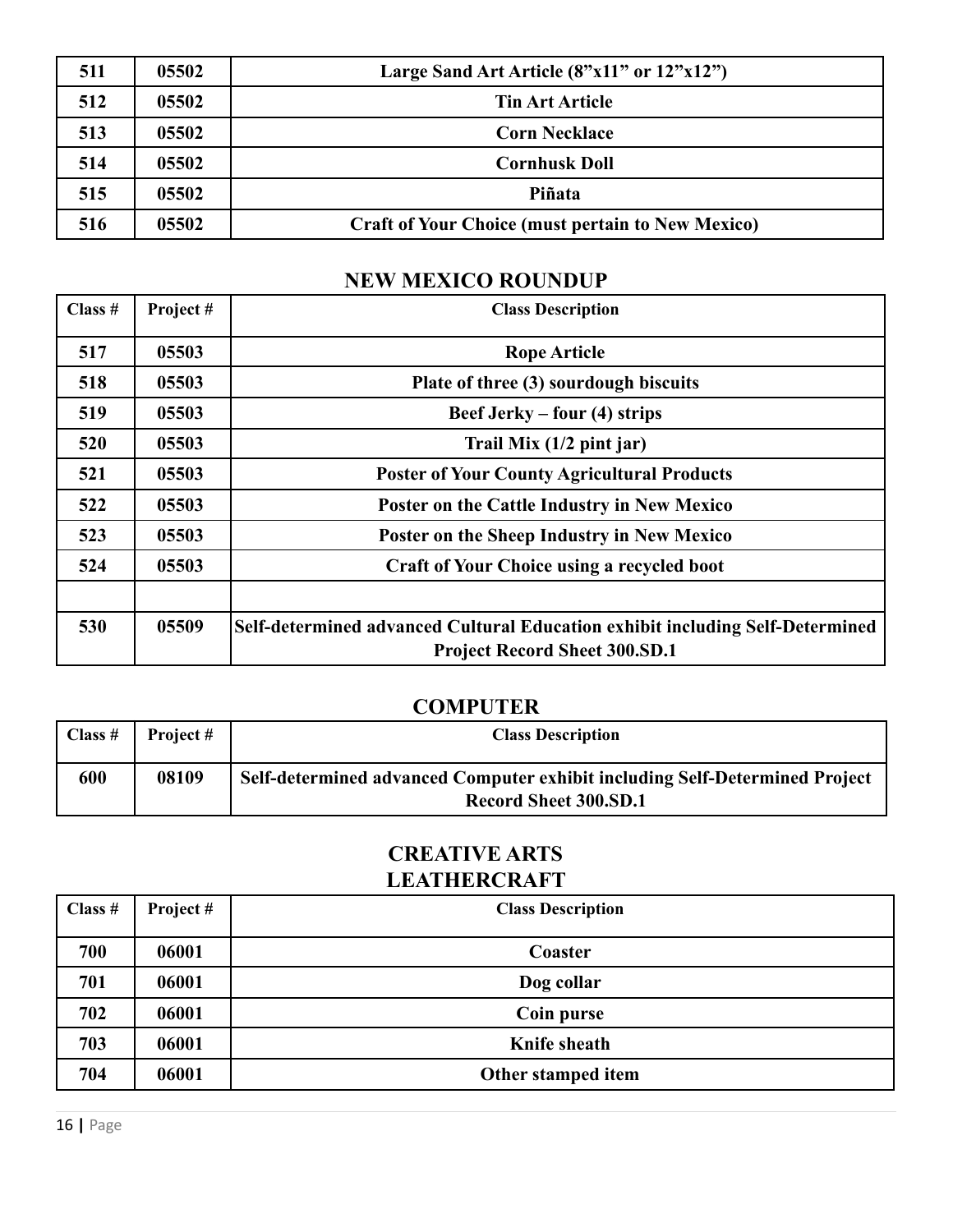| 705 | 06001 | <b>Practice board</b>                                                                                                                   |
|-----|-------|-----------------------------------------------------------------------------------------------------------------------------------------|
| 706 | 06002 | <b>Unit II Exhibit Board</b>                                                                                                            |
| 707 | 06003 | Unit III & Advanced – wallet/checkbook cover                                                                                            |
| 708 | 06003 | Unit III & Advanced – belt                                                                                                              |
| 709 | 06003 | Unit III & Advanced – chaps/chinks                                                                                                      |
| 710 | 06003 | Unit III & Advanced – purse/bag                                                                                                         |
| 711 | 06003 | Unit III & Advanced - notebook/portfolio/tablet case                                                                                    |
| 712 | 06003 | Unit III & Advanced – home or office accessory                                                                                          |
| 713 | 06003 | Unit III & Advanced – tack and saddle accouterments                                                                                     |
| 714 | 06003 | Unit III & Advanced $-$ gun cases/holsters                                                                                              |
| 715 | 06003 | Unit III & Advanced – saddle                                                                                                            |
| 716 | 06003 | Unit III & Advanced – any other small item not suitable for the above classes (no<br>larger than an $8\frac{1}{2}x$ 11 sheet of paper)  |
| 717 | 06003 | Unit III $\&$ Advanced – any other large item not suitable for the above classes<br>(larger than an $8\frac{1}{2}$ x 11 sheet of paper) |
| 718 | 06009 | Self-determined advanced Leathercraft exhibit including Self-Determined Project<br><b>Record Sheet 300.SD.1</b>                         |

## **BRAIDING**

| Class $#$ | Project # | <b>Class Description</b>                                                                                    |
|-----------|-----------|-------------------------------------------------------------------------------------------------------------|
| 725       | 06011     | Unit 1 Exhibit board                                                                                        |
| 726       | 06012     | Unit 2 Exhibit board                                                                                        |
| 727       | 06013     | <b>Advanced braided belt</b>                                                                                |
| 728       | 06019     | Self-determined advanced Braiding exhibit including Self-Determined Project<br><b>Record Sheet 300.SD.1</b> |

## **EMBROIDERY**

| Class $#$ | Project # | <b>Class Description</b>                                |
|-----------|-----------|---------------------------------------------------------|
| 800       | 06051     | Unit 1 – Embroidery article for yourself                |
| 801       | 06051     | Unit 1 – Embroidery article for your home               |
| 802       | 06051     | Unit 2 – Embroidery article meeting Unit 2 requirements |
| 803       | 06051     | Unit $3 - An$ article using colcha                      |
| 804       | 06051     | Unit $3 - An$ article using crewel                      |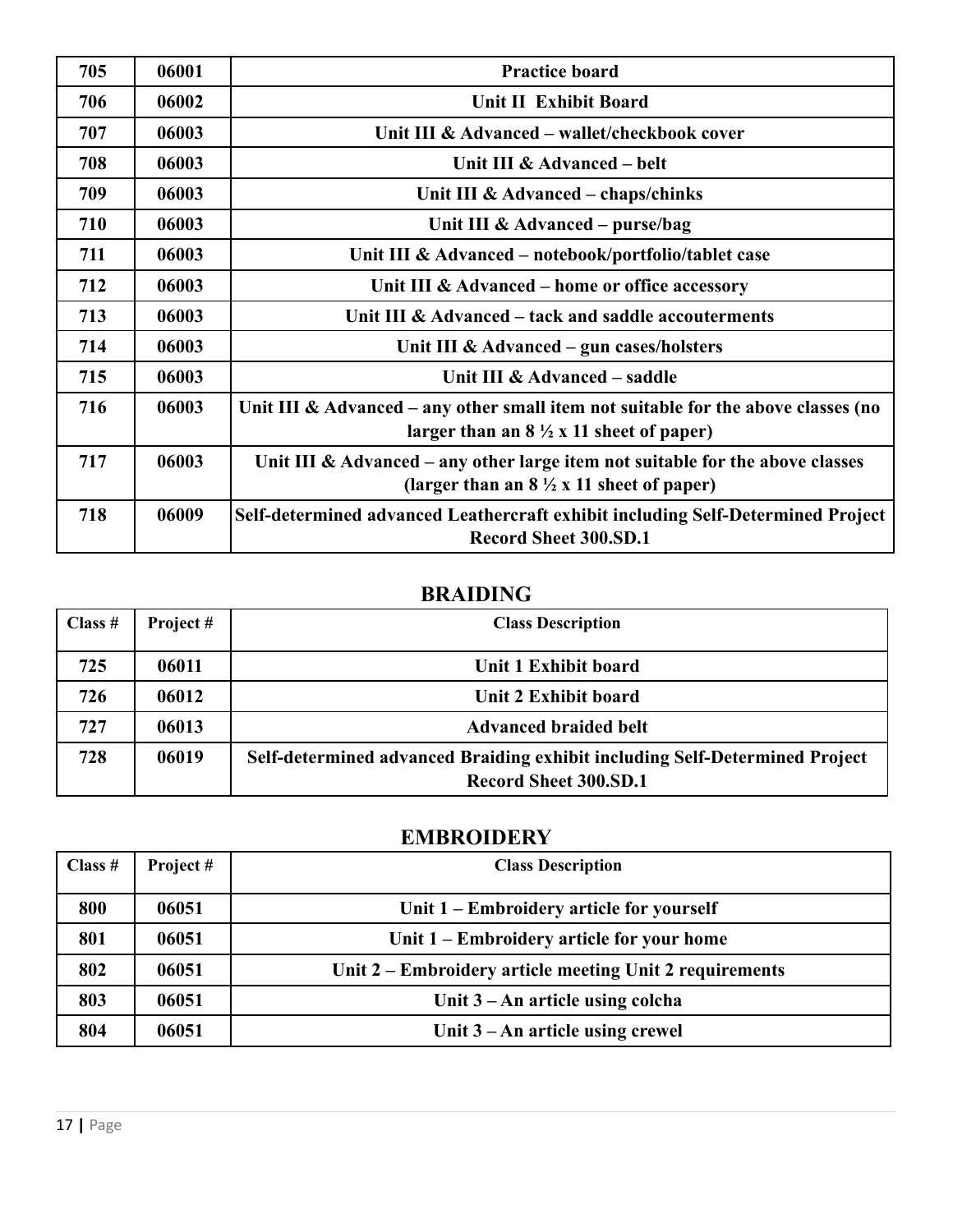### **CROSS-STITCH**

| Class # | Project# | <b>Class Description</b>                                               |
|---------|----------|------------------------------------------------------------------------|
| 805     | 06055    | Unit $1 - Cross-stitch$ article using prestamped design                |
| 806     | 06055    | Unit $1 -$ Cross-stitch article using transfer design                  |
| 807     | 06055    | Unit 2 – Cross-stitch article on even weave fabric from charted design |
| 808     | 06055    | Unit 2 – Cross-stitch article on gingham from charted design           |
| 809     | 06055    | Unit 2 – Cross-stitch article on perforated paper from charted design  |
| 810     | 06055    | Unit 3 – Cross-stitch article charted from a picture                   |
| 811     | 06055    | Unit 3 – Cross-stitch article from an original chart                   |
| 812     | 06055    | Unit 3 – Cross-stitch exhibit done in Assisi                           |

## **NEEDLEPOINT**

| Class $#$ | Project# | <b>Class Description</b>                                                                                                             |
|-----------|----------|--------------------------------------------------------------------------------------------------------------------------------------|
| 813       | 06071    | Unit 1 – Design in half cross-stitch and completed project record sheet                                                              |
| 814       | 06071    | $ Unit 1 - Design in half cross-stitch and continental stitch and completed project$<br>record sheet                                 |
| 815       | 06071    | Unit 2 – Sampler with 12 stitch variations finished appropriately and completed<br>project record sheet                              |
| 816       | 06071    | Unit 2 – Knife-edge pillow or picture including at least six stitch variations and<br>completed project record sheet                 |
| 817       | 06071    | Unit 3 – Article in Bargello, Florentine, Hungarian, Parisian, Brick or upright<br>Gobelin stitch and completed project record sheet |
| 818       | 06071    | Unit 3 – Article using at least five slanted and two straight stitch variations and<br>completed project record sheet                |

## **CROCHET**

| Class $#$ | Project # | <b>Class Description</b>                                                                               |
|-----------|-----------|--------------------------------------------------------------------------------------------------------|
| 819       | 06061     | Unit 1 – Scarf, cap or beret (choose one) using combination of single and double  <br>crochet stitches |
| 820       | 06061     | Unit 1 – Pillow using granny square design                                                             |
| 821       | 06061     | Unit $2$ – Potholder using basic crochet stitches and one or more pattern stitches                     |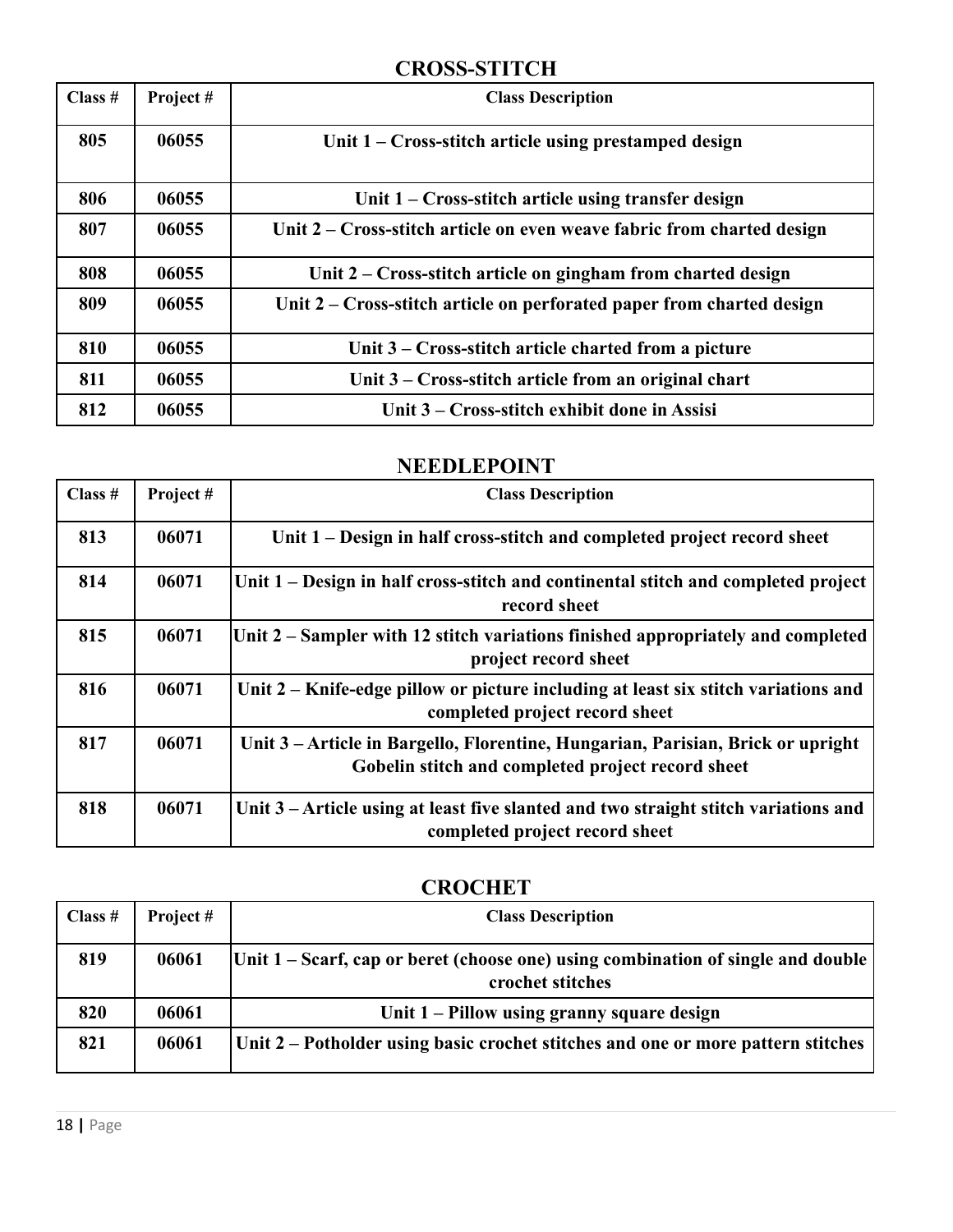| 822 | 06061 | Unit 2 – Decorative Stitch Pillow using basic stitches and one or more pattern<br>stitches                                                           |
|-----|-------|------------------------------------------------------------------------------------------------------------------------------------------------------|
| 823 | 06061 | Unit $3 - An$ afghan, shawl, scarf or throw using one or a combination of the<br>following stitches: Afghan Stitch, Broomstick Lace, or Hairpin Lace |

## **MACRAME**

| Class $#$ | Project# | <b>Class Description</b>                                                                                                                |
|-----------|----------|-----------------------------------------------------------------------------------------------------------------------------------------|
| 824       | 06081    | Unit 1 – Two small articles illustrating square and half hitch knots and their<br>variations and completed project record sheet         |
| 825       | 06081    | Unit 2 – Two articles using different knots or knot variations of different types of<br>yarn or cord and completed project record sheet |
| 826       | 06081    | Unit $3$ – Article of original design with chart and completed project record sheet                                                     |

| Class # | Project# | <b>Class Description</b>                                                                                                                                                                                                       |
|---------|----------|--------------------------------------------------------------------------------------------------------------------------------------------------------------------------------------------------------------------------------|
| 827     | 06041    | Unit I - Two small articles, using the basic knitting stitches – knit and purl (head<br>band, cap, slippers, belt, purse, placemats, pillow top, scarf, muffler, or other<br>items.                                            |
| 828     | 06041    | Unit II - Two Articles (shrink, vest, simple sweater, poncho, shawl, cap and/or<br>mittens) showing:                                                                                                                           |
|         |          | a. Increasing and decreasing stitches.<br>b. Two or more connected pieces.<br>c. Use of two or more colors (as in stripes).<br>d. A combination of at least two variations of basic knit and purl stitches<br>in each article. |
| 829     | 06041    | Unit III - Garment or large article such as an afghan, coat, sweater, dress, suit or<br>other item, using a pattern that includes a design variation in stitch pattern<br>and/or color.                                        |
| 830     | 06041    | Unit III - Mittens, socks or hat knitted using four needles.                                                                                                                                                                   |

### **KNITTING**

## **4-H WEAVING**

| Class $#$ | Project # | <b>Class Description</b>         |
|-----------|-----------|----------------------------------|
| 831       | 06065     | <b>Constructed Loom</b>          |
| 832       | 06065     | <b>Woven Coasters (set of 4)</b> |
| 833       | 06065     | <b>Woven Placemat</b>            |
|           |           |                                  |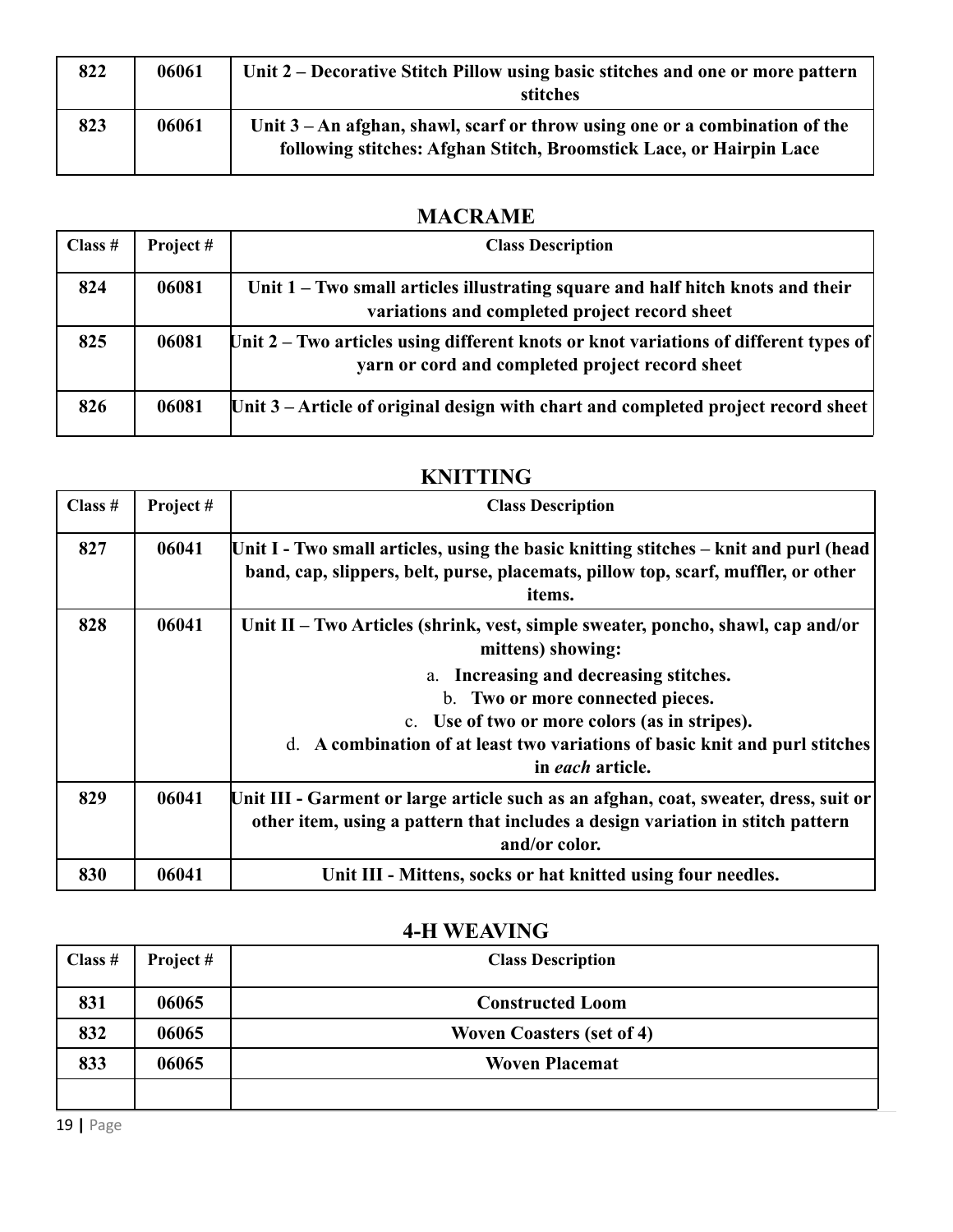| 834 | 06099 | Self-determined advanced Fibercraft exhibit including Self-Determined Project |
|-----|-------|-------------------------------------------------------------------------------|
|     |       | <b>Record Sheet 300.SD.1</b>                                                  |

#### **CERAMICS**

| Class $#$ | Project# | <b>Class Description</b>                                                                                    |
|-----------|----------|-------------------------------------------------------------------------------------------------------------|
| 900       | 06101    | One glazed item                                                                                             |
| 901       | 06101    | One underglazed item – a ceramic color was used under a glaze                                               |
| 902       | 06101    | One overglazed item – decorative finish fired on a glazed surface                                           |
| 903       | 06101    | One unfired finish item – stains, dry brush, gold leaf, air brush, etc.                                     |
| 904       | 06101    | One hand-molded clay item                                                                                   |
| 905       | 06101    | One greenware adaptation item                                                                               |
| 906       | 06109    | Self-determined advanced Ceramics exhibit including Self-Determined Project<br><b>Record Sheet 300.SD.1</b> |

#### **PHOTOGRAPHY Guidelines**

- **● Single photographs (3½" x 5", 4" x 6", or 5" x 7" prints) must be mounted on an 8" x 10" backing without frames or glass, with a caption.**
- **•** Sets of 2 or 3 photographs  $(3\frac{1}{2}$ " x 5" or 4" x 6" prints) must be mounted on an 11" x 14" **backing without frames or glass, with a caption for each photo.**
	- **● Sets of 4 or 5 photographs (3½" x 5" or 4" x 6" prints) must be mounted on a 14" x 22" backing without frames or glass, with a caption for each photo.**
		- **● Backing needs to be sturdy enough to support photo and travel well.**

#### **PHOTOGRAPHY – UNIT I FOCUS ON PHOTOGRAPHY**

| Class # | Project# | <b>Class Description</b>                                                                                           |
|---------|----------|--------------------------------------------------------------------------------------------------------------------|
| 1000    | 06201    | Unit 1 – Set of 2 Portraits (two photos of the same person one using landscape<br>and one using portrait position) |
| 1001    | 06201    | Unit 1 – Set of 2 Shadow Photos (one with item casting shadow, one of shadow<br>only)                              |
| 1002    | 06201    | Unit 1 – Trick photo                                                                                               |
| 1003    | 06201    | Unit 1 – Same subject taken with front, back, side and top lighting (4 photos)                                     |
| 1004    | 06201    | Unit 1 – Set of Birds Eye View and Bugs Eye View Photos (2 photos)                                                 |
| 1005    | 06201    | Unit 1 – Black & White Photo                                                                                       |
| 1006    | 06201    | Unit 1 - Flash Photo                                                                                               |
| 1007    | 06201    | Unit 1 – Macro Photo                                                                                               |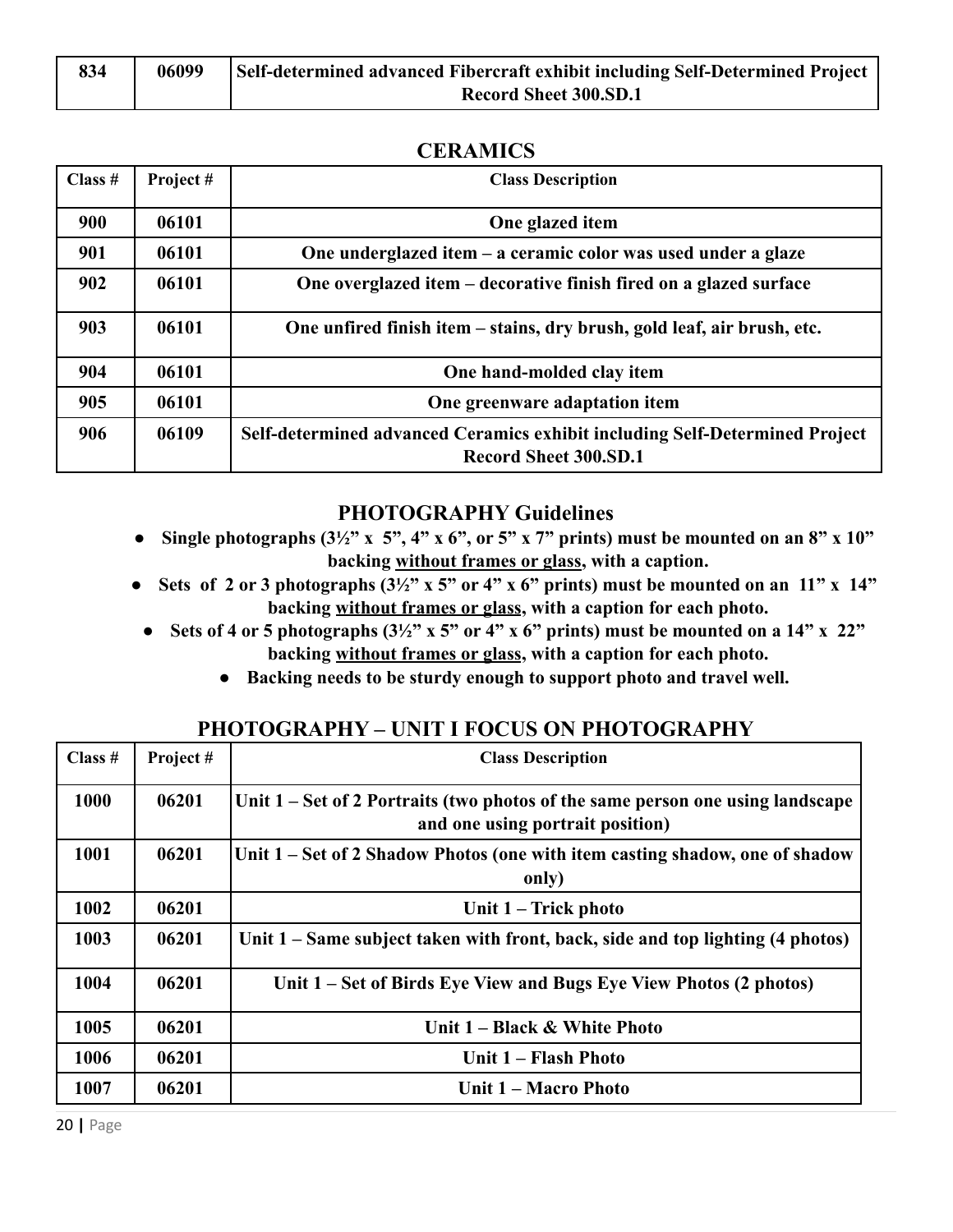| 062( |
|------|
|      |

**1008 1008 1008 1008 1008 1008 1008 1008 1008 1008 1008 1008 1008 1008 1008 1008 1008 1008 1008 1008 1008 1008 1008 1008 1008 1008 1008 1008 1008 1008 1008** 

#### **PHOTOGRAPHY – UNIT II CONTROLLING THE IMAGE**

| Class $#$ | Project# | <b>Class Description</b>                                                   |
|-----------|----------|----------------------------------------------------------------------------|
| 1009      | 06202    | Unit 2 – Photo showing Good Composition                                    |
| 1010      | 06202    | Unit 2 – Action Photo                                                      |
| 1011      | 06202    | Unit 2 – Photo set at Night                                                |
| 1012      | 06202    | Unit 2 – Silhouette Photo                                                  |
| 1013      | 06202    | Unit $2$ – Five (5) photos of the same subject taken from different angles |

## **PHOTOGRAPHY – UNIT III MASTERING PHOTOGRAPHY**

| Class # | Project# | <b>Class Description</b>                                                                                                                                   |
|---------|----------|------------------------------------------------------------------------------------------------------------------------------------------------------------|
| 1014    | 06203    | Unit 3 – Reflection Photo                                                                                                                                  |
| 1015    | 06203    | Unit 3 – Still-life Photo                                                                                                                                  |
| 1016    | 06203    | Unit 3 – Portrait Photo                                                                                                                                    |
| 1017    | 06203    | Unit 3 – Display of 3 photos for a marketing brochure                                                                                                      |
| 1018    | 06203    | Unit 3 – Exhibit of 5 specialty photos (photos using special lens, special effects,<br>lighting and/or other specialized equipment labelled for technique) |

#### **PHOTOGRAPHY – DIGITAL PHOTOGRAPHY**

| Class $#$ | Project# | <b>Class Description</b>                                                                                       |
|-----------|----------|----------------------------------------------------------------------------------------------------------------|
| 1020      | 06204    | Display of your five (5) favorites photos with captions                                                        |
| 1021      | 06204    | Display of three (3) news event photos                                                                         |
| 1022      | 06204    | Color photo converted to black and white – must include original photo                                         |
| 1023      | 06204    | Black and white photo with some color added – must include black and white<br>photo                            |
| 1024      | 06204    | Photo with an added vignette and background – must include original photo                                      |
| 1025      | 06204    | Photo documenting a 4-H event with caption                                                                     |
| 1029      | 06299    | Self-determined advanced Photography exhibit including Self-Determined<br><b>Project Record Sheet 300.SD.1</b> |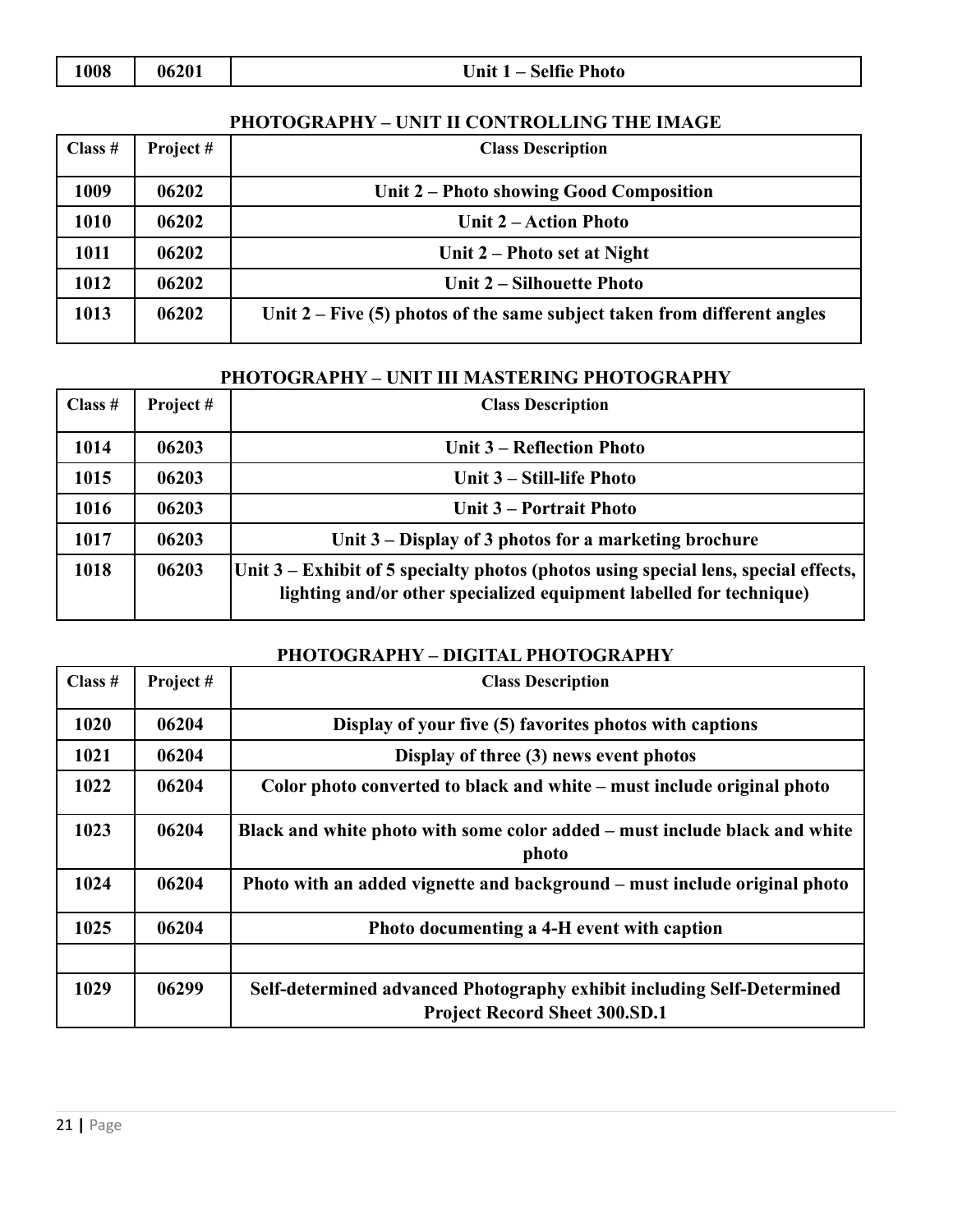#### **SCRAPBOOKING**

| Class # | Project# | <b>Class Description</b>                                                                                        |
|---------|----------|-----------------------------------------------------------------------------------------------------------------|
| 1030    | 06206    | One scrapbook page in a $8.5$ $X$ 11" or 12 $X$ 12" format                                                      |
| 1031    | 06206    | Two scrapbook pages in a 8.5" $X$ 11" or 12" $X$ 12" format that go together in a<br>set (a two-page spread)    |
| 1032    | 06206    | One completed theme album of any size                                                                           |
| 1033    | 06206    | One completed gift album of any size                                                                            |
| 1034    | 06206    | One covered photo album                                                                                         |
| 1035    | 06209    | Self-determined advanced Scrapbooking exhibit including Self-Determined<br><b>Project Record Sheet 300.SD.1</b> |

#### **DUDED UP DENIM – items must follow patterns/instructions included in the project book.**

| Class $#$ | Project # | <b>Class Description</b>             |
|-----------|-----------|--------------------------------------|
| 1040      | 07163     | <b>Pocket Purse</b>                  |
| 1041      | 07163     | <b>Pot Holder</b>                    |
| 1042      | 07163     | Apron                                |
| 1043      | 07163     | <b>Pocket Frame</b>                  |
| 1044      | 07163     | <b>Magnetic Board</b>                |
| 1045      | 07163     | <b>Rag Quilt</b>                     |
| 1046      | 07163     | Any other item from the project book |

## **JEWELRY MAKING – items must utilize techniques learned in the project book (Do not use crimp covers.)**

| Class $#$ | Project# | <b>Class Description</b>                                                                                                      |
|-----------|----------|-------------------------------------------------------------------------------------------------------------------------------|
| 1050      | 06111    | <b>Pair of Earrings</b>                                                                                                       |
| 1051      | 06111    | Keychain                                                                                                                      |
| 1052      | 06111    | <b>Leather Bracelet</b>                                                                                                       |
| 1053      | 06111    | <b>Necklace</b>                                                                                                               |
| 1054      | 06111    | <b>Bookmark</b>                                                                                                               |
| 1055      | 06111    | One complete set: including earrings, necklace and bracelet                                                                   |
| 1056      | 06111    | Jewelry Business Portfolio: including business name, logo, outline of 5 step<br>marketing plan and product pricing worksheets |
| 1057      | 06111    | Other item using memory wire, elastic bead cord or flex bead cord                                                             |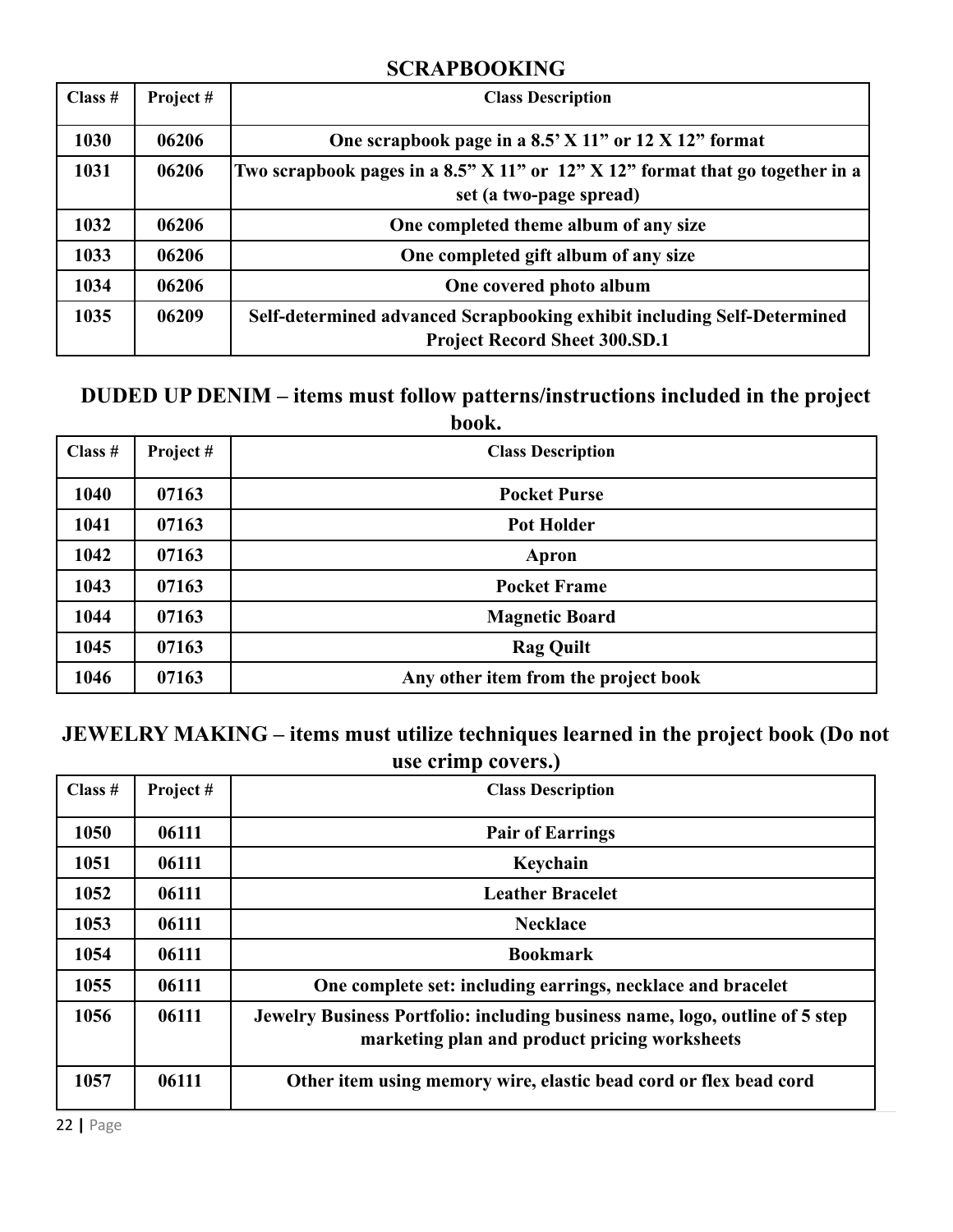| 1058 | 06111 | Self-determined advanced Jewelry exhibit including Self-Determined Project |
|------|-------|----------------------------------------------------------------------------|
|      |       | Record Sheet 300.SD.1                                                      |

#### **ORIGAMI**

| Class $#$ | Project# | <b>Class Description</b>                                   |
|-----------|----------|------------------------------------------------------------|
| 1070      | 06207    | Origami Exhibit – types of paper, techniques, history, etc |
| 1071      | 06207    | Origami House                                              |
| 1072      | 06207    | Origami Piano                                              |
| 1073      | 06207    | Origami Crane                                              |
| 1074      | 06207    | Origami Ball                                               |
| 1075      | 06207    | <b>Origami Four Leaf Clover</b>                            |
| 1076      | 06207    | Origami Item not in project manual                         |

## **HOME ECONOMICS SEWING & CLOTHING SEWING I**

| Class $#$ | Project # | <b>Class Description</b>         |
|-----------|-----------|----------------------------------|
| 1100      | 07002     | Unit 1 – Sewing Tool Kit         |
| 1101      | 07002     | Unit 1 – Simple Gathered Skirt   |
| 1102      | 07002     | Unit 1 – Quick and Easy Tote Bag |
| 1103      | 07002     | Unit 1 – Scrunchie               |

## **SEWING II**

| Class $#$ | Project # | <b>Class Description</b>             |
|-----------|-----------|--------------------------------------|
| 1104      | 07003     | Unit 2 – Patchwork Pillow            |
| 1105      | 07003     | Unit 2 – Handy Dandy Apron           |
| 1106      | 07003     | Unit $2 - X$ -citing Pants or Shorts |
| 1107      | 07003     | Unit $2 - X$ -tra Special Shirt      |

## **MIX & MATCH I – no zipper in garments**

| Class $#$ | Project # | <b>Class Description</b>     |
|-----------|-----------|------------------------------|
| 1108      | 07101     | <b>Sam, the Slinky Snake</b> |
| 1109      | 07101     | <b>Skirt and top</b>         |
| 1110      | 07101     | <b>Vest and skirt/pants</b>  |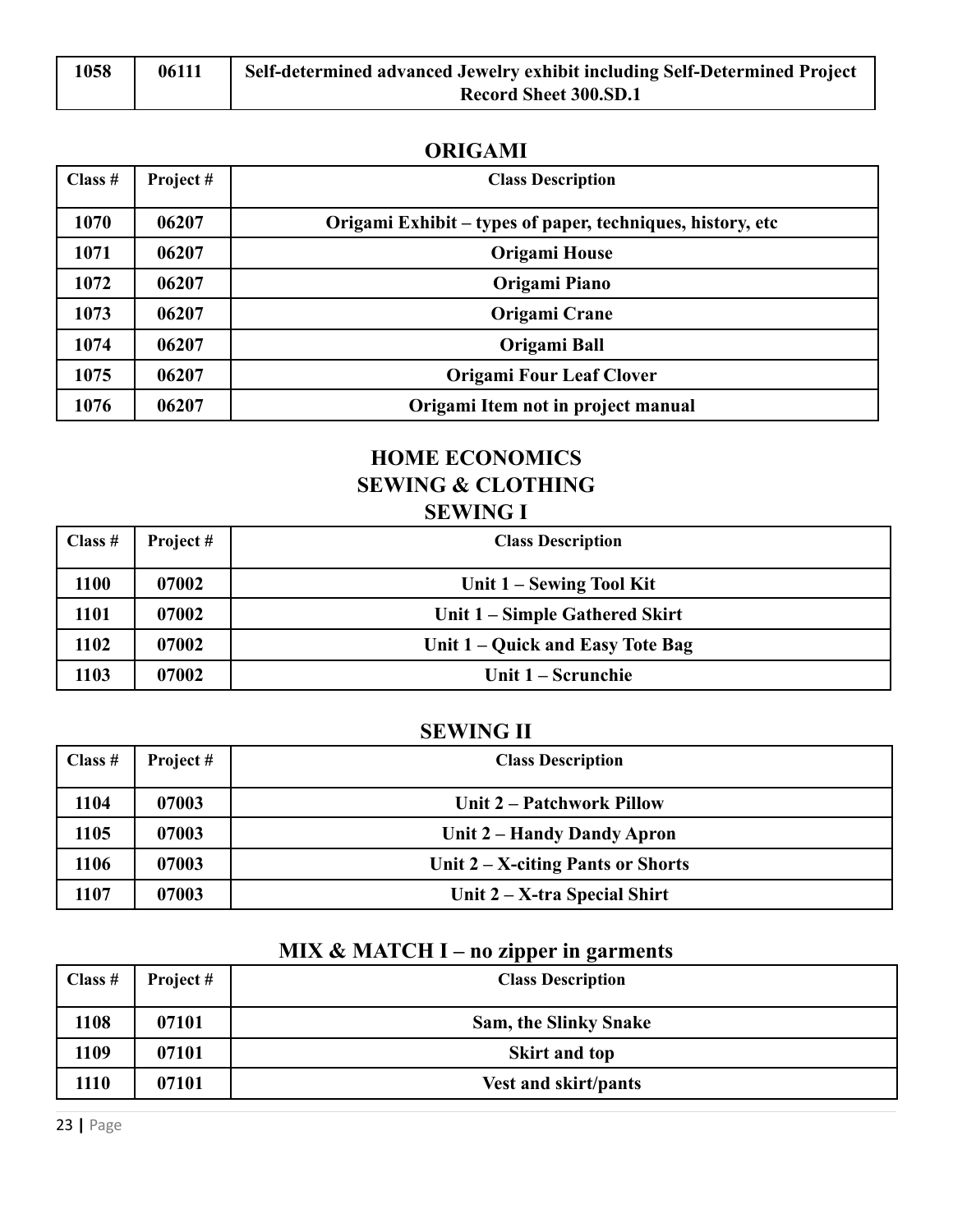| 1111 | 07101 | Top and pants/shorts  |
|------|-------|-----------------------|
| 1112 | 07101 | <b>Jumper and top</b> |

## **MIX & MATCH II – one garment must include a zipper**

| Class $#$ | Project# | <b>Class Description</b>        |
|-----------|----------|---------------------------------|
| 1113      | 07102    | Top and skirt                   |
| 1114      | 07102    | Top and pants/shorts            |
| 1115      | 07102    | <b>Jumper and top</b>           |
| 1116      | 07102    | <b>Outfit with three pieces</b> |
| 1117      | 07102    | <b>Vest and pants/skirt</b>     |

#### **LET'S MAKE A T-SHIRT**

| Class $#$ | Project # | <b>Class Description</b> |
|-----------|-----------|--------------------------|
| 1118      | 07103     | <b>T-shirt</b>           |

### **SEW AND GO**

| Class $#$ | Project # | <b>Class Description</b> |
|-----------|-----------|--------------------------|
| 1119      | 07104     | <b>Quick Sack</b>        |
| 1120      | 07104     | <b>Jumbo Garment Bag</b> |
| 1121      | 07104     | <b>Handy Duffle Bag</b>  |
| 1122      | 07104     | <b>Super Duffle Bag</b>  |

### **CREATIVE TOUCHES**

| Class $#$ | Project # | <b>Class Description</b>                                                                 |
|-----------|-----------|------------------------------------------------------------------------------------------|
| 1123      | 07105     | Embellished Shirt – denim, sweatshirt or t-shirt – using techniques in project<br>manual |
| 1124      | 07105     | <b>Embellished Jacket</b>                                                                |
| 1135      | 07105     | <b>Embellished Vest</b>                                                                  |
| 1126      | 07105     | <b>Embellished Pants</b>                                                                 |
| 1127      | 07105     | Accessories – decorated tote bag, shoes, hats or socks                                   |

### **SENIOR CLOTHING CONSTRUCTION I - SENIOR LEVEL ONLY CASUAL WEAR**

| $\bigcap$ ass $\#$<br>______ | $\blacksquare$<br><u>Duaiast</u> | $\gamma$ are $\gamma$<br><b>Description</b><br>___________________ |  |
|------------------------------|----------------------------------|--------------------------------------------------------------------|--|
|                              |                                  |                                                                    |  |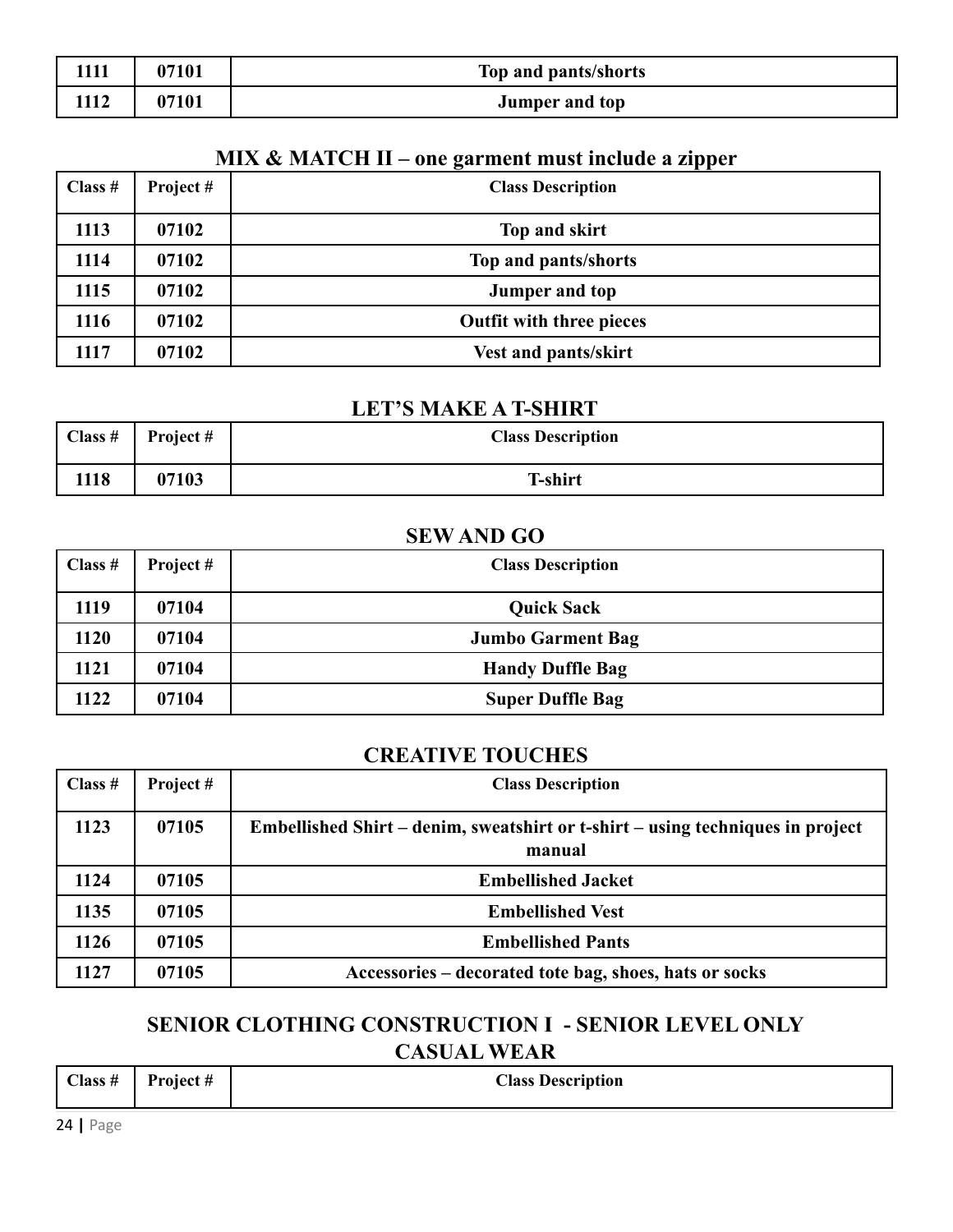| 1128    | 07153    | Casual dress – one or two piece                                 |
|---------|----------|-----------------------------------------------------------------|
| 1129    | 07153    | Pants/slacks with blouse/shirt/top (2 pieces)                   |
| 1130    | 07153    | Shorts and blouse/shirt/top (2 pieces)                          |
| 1131    | 07153    | Skirt and blouse/shirt/top (2 pieces)                           |
| 1132    | 07153    | Jumper and blouse/shirt/top (2 pieces)                          |
| 1133    | 07153    | Jumpsuit                                                        |
|         |          | <b>COORDINATES</b>                                              |
| Class # | Project# | <b>Class Description</b>                                        |
| 1134    | 07153    | Three (3) piece coordinates skirt/short/pants/vest/jacket/dress |

#### **DRESS-UPATTIRE**

**07153 Four (4) piece coordinates skirt/short/pants/vest/jacket/dress**

| Class $#$ | Project # | <b>Class Description</b>                         |
|-----------|-----------|--------------------------------------------------|
| 1138      | 07153     | <b>Dress (non-formal)</b>                        |
| 1139      | 07153     | Suit – skirt/pant and jacket (at least 2 pieces) |
| 1140      | 07153     | Dress and jacket (2 pieces)                      |

#### **FORMAL WEAR**

| Class $#$ | Project# | <b>Class Description</b>                 |
|-----------|----------|------------------------------------------|
| 1141      | 07153    | Prom dress or bridesmaid's dress (short) |
| 1142      | 07153    | Prom dress or bridesmaid's dress (long)  |
| 1143      | 07153    | <b>Wedding dress</b>                     |
| 1144      | 07153    | <b>Tuxedo</b>                            |
| 1145      | 07153    | <b>Cutaway coat and slacks</b>           |

## **SENIOR CLOTHING CONSTRUCTION II – SENIOR LEVEL ONLY**

**CREATIVE DESIGN – all garments must be the original design or adaptation of the**

**exhibitor**

| $\vert$ Class # | Project # | <b>Class Description</b>                          |
|-----------------|-----------|---------------------------------------------------|
| 1146            | 07154     | <b>Shirt/Blouse/Top</b>                           |
| 1147            | 07154     | <b>Pants/Shorts/Skirt</b>                         |
| 1148            | 07154     | <b>Dress</b>                                      |
| 1149            | 07154     | Two-Piece Outfit – Shirt/Top/Jacket & Pants/Skirt |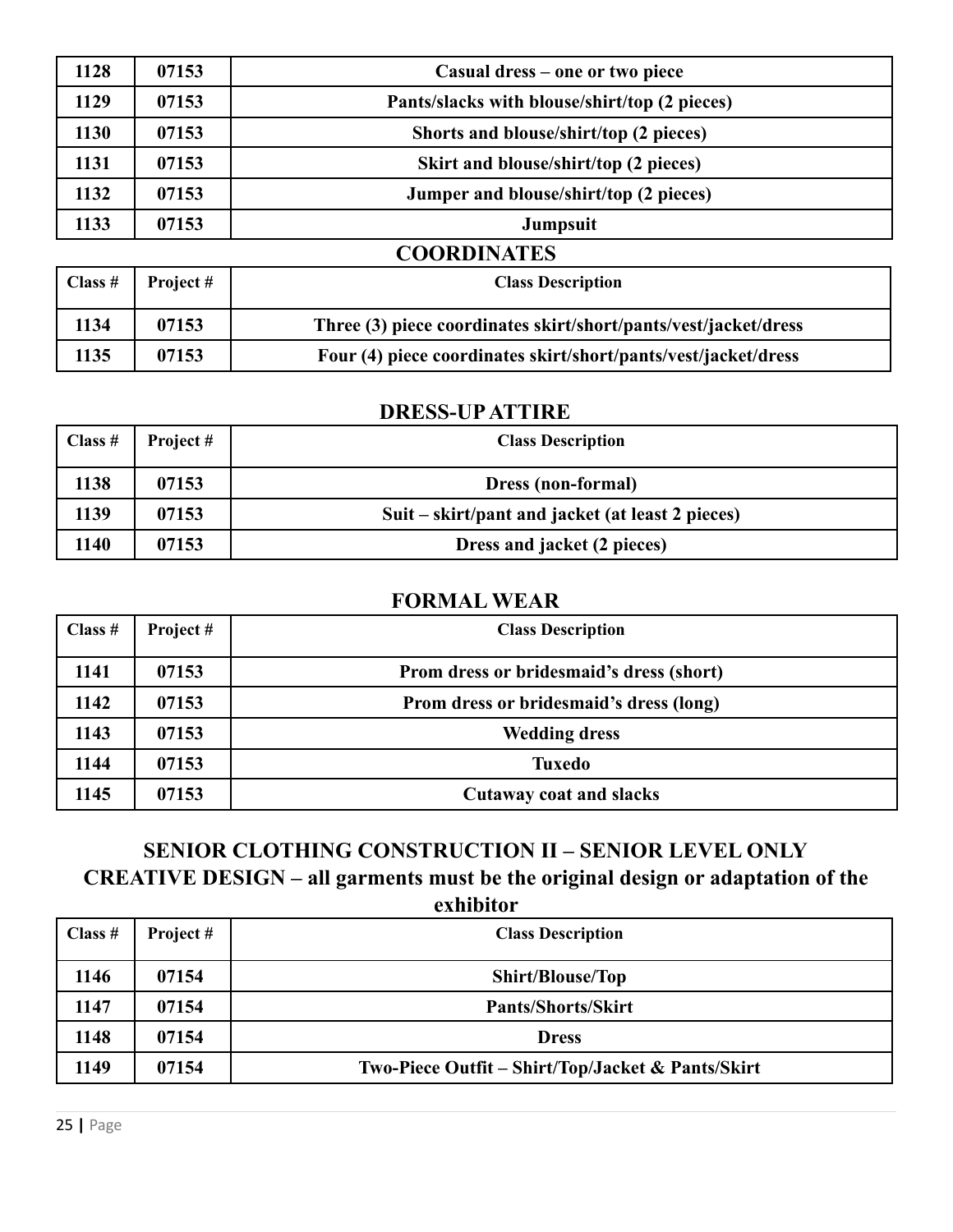### **FASHION MAGIC – SENIOR LEVEL ONLY - PILOT PHASE I - WARDROBE PLANNING**

| Class $#$ | <b>Project</b> # | <b>Class Description</b>                         |
|-----------|------------------|--------------------------------------------------|
| 1164      | 07155            | <b>Planning Notebook &amp; Clothing Ensemble</b> |
| 1165      | 07155            | <b>Wardrobe Planning Exhibit</b>                 |

#### **PHASE II - CLOTHING COORDINATION**

| Class $#$ | Project# | <b>Class Description</b>                             |
|-----------|----------|------------------------------------------------------|
| 1166      | 07162    | <b>Coordination Notebook &amp; Clothing Ensemble</b> |
| 1167      | 07162    | <b>Clothing Coordination Exhibit</b>                 |

#### **PHASE III – FASHION CONSUMERISM & CAREERS**

| Class $#$ | <b>Project</b> # | <b>Class Description</b>                         |
|-----------|------------------|--------------------------------------------------|
| 1168      | 07161            | <b>Fashion Consumerism &amp; Careers Exhibit</b> |

#### **SERGER SEWING**

| Class # | Project# | <b>Class Description</b>                                                                                             |
|---------|----------|----------------------------------------------------------------------------------------------------------------------|
| 1169    | 07158    | <b>Tissue cover</b>                                                                                                  |
| 1170    | 07158    | <b>Eyeglass case</b>                                                                                                 |
| 1171    | 07158    | <b>Book cover</b>                                                                                                    |
| 1172    | 07158    | Tote bag                                                                                                             |
| 1173    | 07158    | <b>T-shirt</b>                                                                                                       |
| 1174    | 07158    | <b>Running shorts</b>                                                                                                |
| 1175    | 07158    | <b>T-shirt dress</b>                                                                                                 |
| 1176    | 07158    | <b>Half slip</b>                                                                                                     |
| 1177    | 07158    | Fringed skirt and shawl (2 pieces)                                                                                   |
| 1178    | 07158    | <b>Scarf</b>                                                                                                         |
| 1179    | 07158    | Set of four place mats and napkins                                                                                   |
| 1180    | 07158    | <b>Advanced garment</b>                                                                                              |
|         |          |                                                                                                                      |
| 1181    | 07199    | Self-determined advanced Sewing & Clothing exhibit including Self-Determined<br><b>Project Record Sheet 300.SD.1</b> |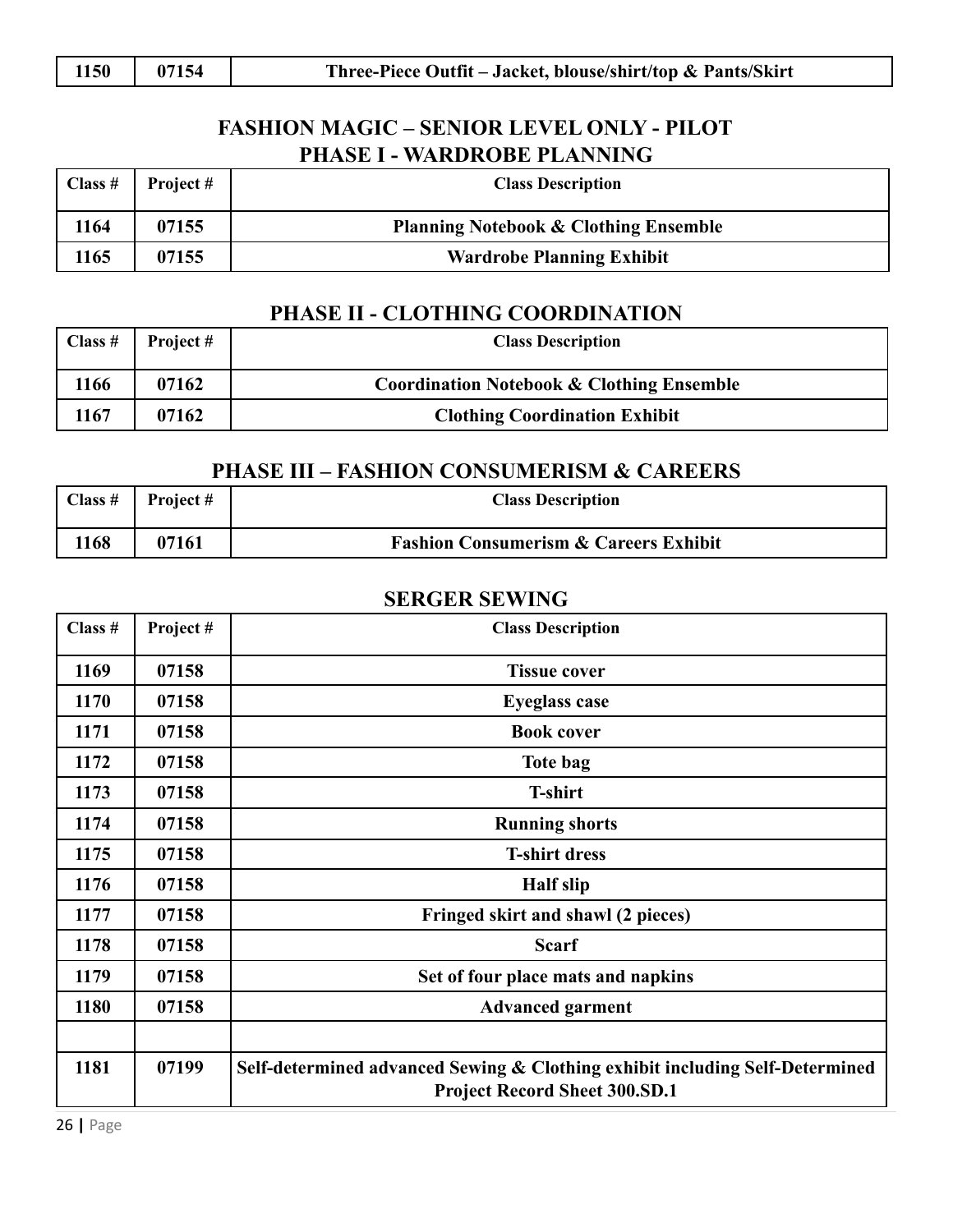## **QUILTING**

| Class # | Project# | <b>Class Description</b>                                                                                    |
|---------|----------|-------------------------------------------------------------------------------------------------------------|
| 1182    | 06030    | <b>Quick &amp; Easy Throw</b>                                                                               |
| 1183    | 06030    | <b>Rag Throw</b>                                                                                            |
| 1184    | 06030    | <b>Large Rag Quilt</b>                                                                                      |
| 1185    | 06030    | Rail Fence Throw – quilted by member (tied, hand or machine quilted)                                        |
| 1186    | 06030    | Rail Fence Throw - quilted by other                                                                         |
| 1187    | 06030    | Rail Fence Quilt - quilted by member (tied, hand or machine quilted)                                        |
| 1188    | 06030    | Rail Fence Quilt - quilted by other                                                                         |
| 1189    | 06030    | 9-Patch Throw - quilted by member (tied, hand or machine quilted)                                           |
| 1190    | 06030    | 9-Patch Throw – quilted by other                                                                            |
| 1191    | 06030    | 9-Patch Quilt - quilted by member (tied, hand or machine quilted)                                           |
| 1192    | 06030    | 9-Patch Quilt – quilted by other                                                                            |
| 1193    | 06030    | Quick & Easy Pillowcase                                                                                     |
| 1194    | 06030    | <b>Rag Quilt Pillow</b>                                                                                     |
| 1195    | 06030    | <b>Rail Fence Pillow</b>                                                                                    |
| 1196    | 06030    | 9-Patch Pillow                                                                                              |
| 1198    | 06039    | Self-determined advanced Quilting exhibit including Self-Determined Project<br><b>Record Sheet 300.SD.1</b> |

## **FOODS & NUTRITION ADVENTURES WITH FOODS**

| Class $#$ | Project# | <b>Class Description</b>         |
|-----------|----------|----------------------------------|
| 1200      | 07380    | Trail Mix $(1/2$ pint jar)       |
| 1201      | 07380    | <b>Butterscotch Fingers (3)</b>  |
| 1202      | 07380    | <b>Oatmeal Cookies (3)</b>       |
| 1203      | 07380    | <b>Peanut Butter Cookies (3)</b> |
| 1204      | 07380    | Completed project workbook       |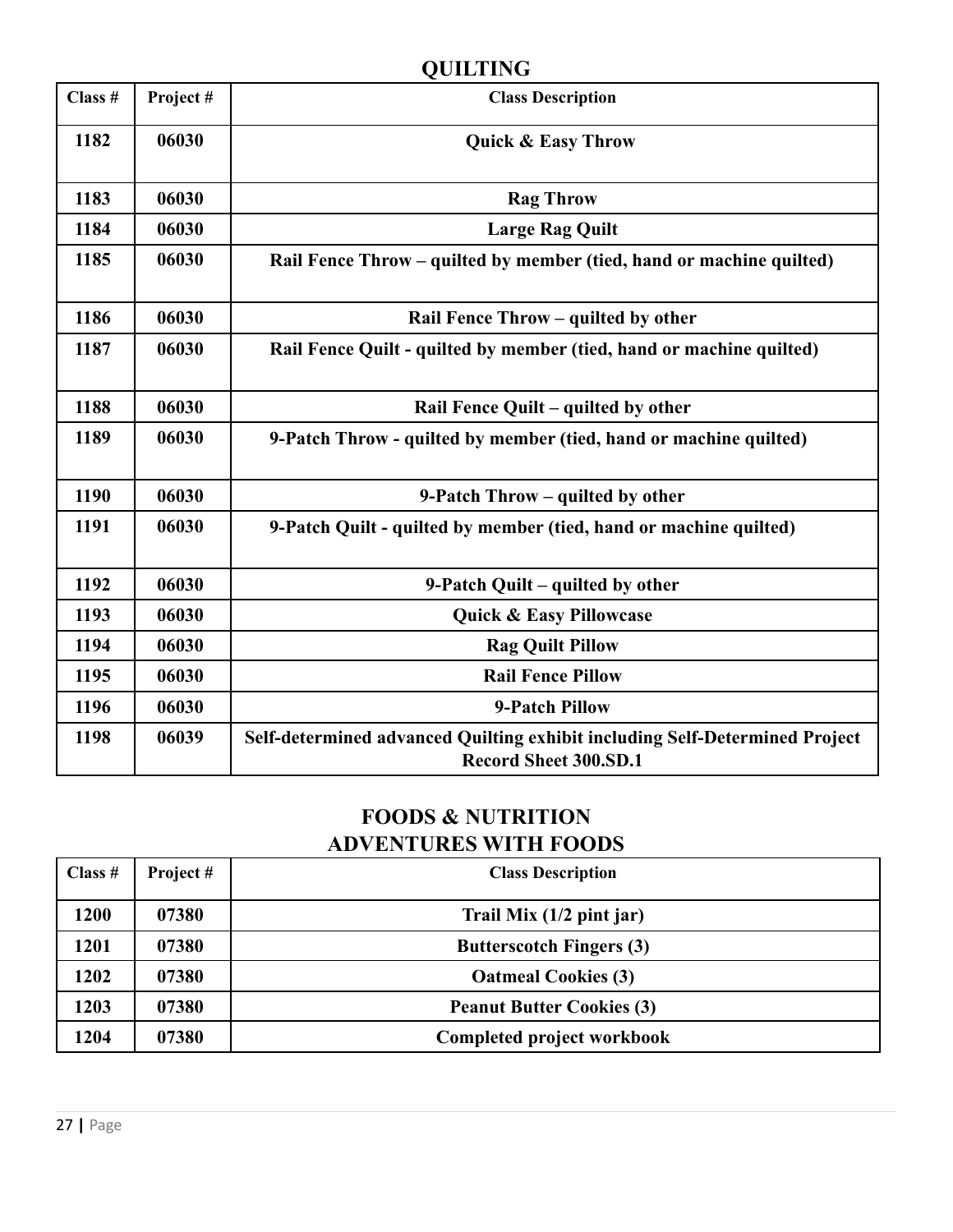### **QUICK MEALS**

| Class $#$ | Project# | <b>Class Description</b>                                      |
|-----------|----------|---------------------------------------------------------------|
| 1205      | 07382    | Spicy Granola Cereal (1/2 pint jar)                           |
| 1206      | 07382    | <b>Breakfast Bars</b> $-$ (3)                                 |
| 1207      | 07382    | Oatmeal Applesauce Cookies $-$ (3)                            |
| 1208      | 07382    | Menu for a day (mounted on firm paper $8\frac{1}{2}$ " x 11") |
| 1209      | 07382    | Completed project workbook                                    |

## **FOOD, FRIENDS & FUN**

| Class $#$ | Project # | <b>Class Description</b>                                          |
|-----------|-----------|-------------------------------------------------------------------|
| 1210      | 07384     | Applesauce Oatmeal Muffins $-$ (3)                                |
| 1211      | 07384     | Plan a Party Guide (mounted on firm paper $8\frac{1}{2}$ " x 11") |
| 1212      | 07384     | <b>Gift from the kitchen</b>                                      |
| 1213      | 07384     | Completed project workbook                                        |

### **OUTDOOR COOKING**

### **No actual food items will be accepted as an exhibit. OUTDOOR COOKING UNIT 1 – ON THE GRILL**

| Class $#$ | Project # | <b>Class Description</b>                                                                                                                                                                                   |
|-----------|-----------|------------------------------------------------------------------------------------------------------------------------------------------------------------------------------------------------------------|
| 1214      | 07386     | Unit 1 - Outdoor Cooking - Gilling exhibit                                                                                                                                                                 |
| 1215      | 07386     | Unit 1 - Outdoor Cooking - Grilling Recipe (original or adapted - mounted on<br>firm paper $8\frac{1}{2}$ , x 11") and completed Meal Planning Worksheet (pages 43-45) of<br>the On the Grill project book |

## **OUTDOOR COOKING UNIT 2 – GOING DUTCH**

| Class $#$ | Project # | <b>Class Description</b>                                                                                                                                                                                          |
|-----------|-----------|-------------------------------------------------------------------------------------------------------------------------------------------------------------------------------------------------------------------|
| 1217      | 07387     | Unit 2 - Outdoor Cooking – Dutch Oven exhibit                                                                                                                                                                     |
| 1218      | 07387     | Unit 2 - Outdoor Cooking Dutch Oven Recipe (original or adapted - mounted on<br><b>firm paper 8</b> $\frac{1}{2}$ " x 11") and completed Meal Planning Worksheet (pages 20-22) of<br>the Going Dutch project book |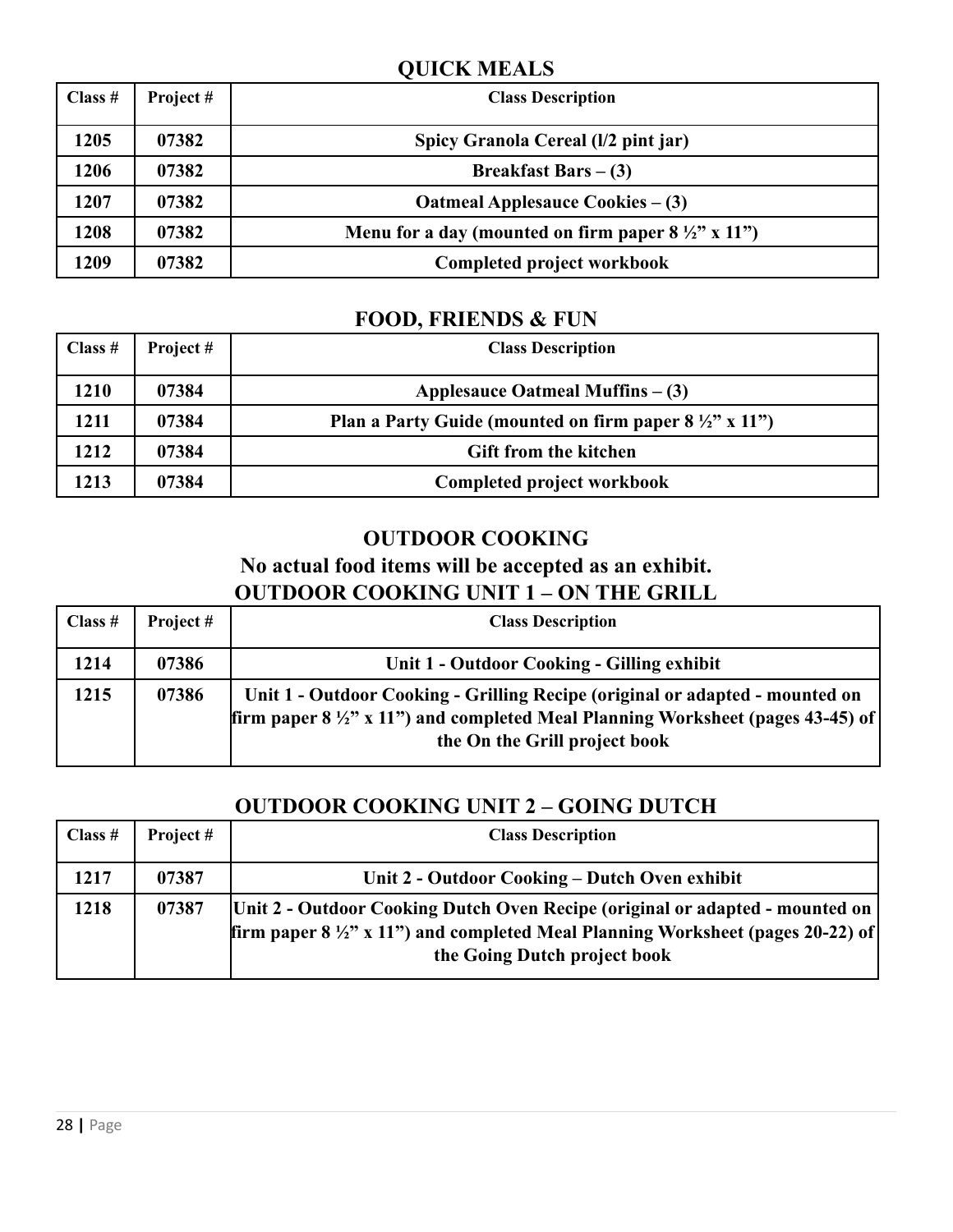### **SUPER SNACKING**

| Class $#$ | Project# | <b>Class Description</b>                                                                                            |
|-----------|----------|---------------------------------------------------------------------------------------------------------------------|
| 1225      | 07257    | <b>Super Snacking exhibit</b>                                                                                       |
| 1226      | 07257    | <b>Completed project book</b>                                                                                       |
|           |          |                                                                                                                     |
| 1230      | 07399    | Self-determined advanced Food & Nutrition exhibit including Self-Determined<br><b>Project Record Sheet 300.SD.1</b> |

#### **BAKING All baking exhibits must be made using the recipes provided. BAKING I**

| Class $#$ | Project # | <b>Class Description</b>               |
|-----------|-----------|----------------------------------------|
| 1300      | 07280     | Three (3) Biscuits                     |
| 1301      | 07280     | Three (3) Plain Muffins                |
| 1302      | 07280     | Three (3) Chocolate Chip Cookies       |
| 1303      | 07280     | Three (3) Ginger Cookies               |
| 1304      | 07280     | Three (3) Snickerdoodles               |
| 1305      | 07280     | Three (3) Brownies $-2$ " x 2" squares |

#### **BAKING II**

| Class $#$ | Project# | <b>Class Description</b>                                                 |
|-----------|----------|--------------------------------------------------------------------------|
| 1306      | 07282    | <b>Banana Nut Bread – one loaf</b>                                       |
| 1307      | 07282    | Zucchini Bread – one loaf                                                |
| 1308      | 07282    | <b>Three (3) Brown Sugar Nut Cookies</b>                                 |
| 1309      | 07282    | Three (3) Jam Thumbprint Cookies                                         |
| 1310      | 07282    | Three (3) Strawberry Scones                                              |
| 1311      | 07282    | Cornbread – two $3"$ x $3"$ squares                                      |
| 1312      | 07282    | Three (3) Hidden Veggie Muffins                                          |
| 1313      | 07282    | Fruit-Filled Coffee Cake – any fruit in recipe (two $3"$ x $3"$ squares) |

| Class $#$ | Project # | <b>Class Description</b>                 |
|-----------|-----------|------------------------------------------|
| 1315      | 07284     | Three $(3)$ cinnamon rolls – (iced)      |
| 1316      | 07284     | Three (3) whole wheat refrigerator rolls |

## **BREADS**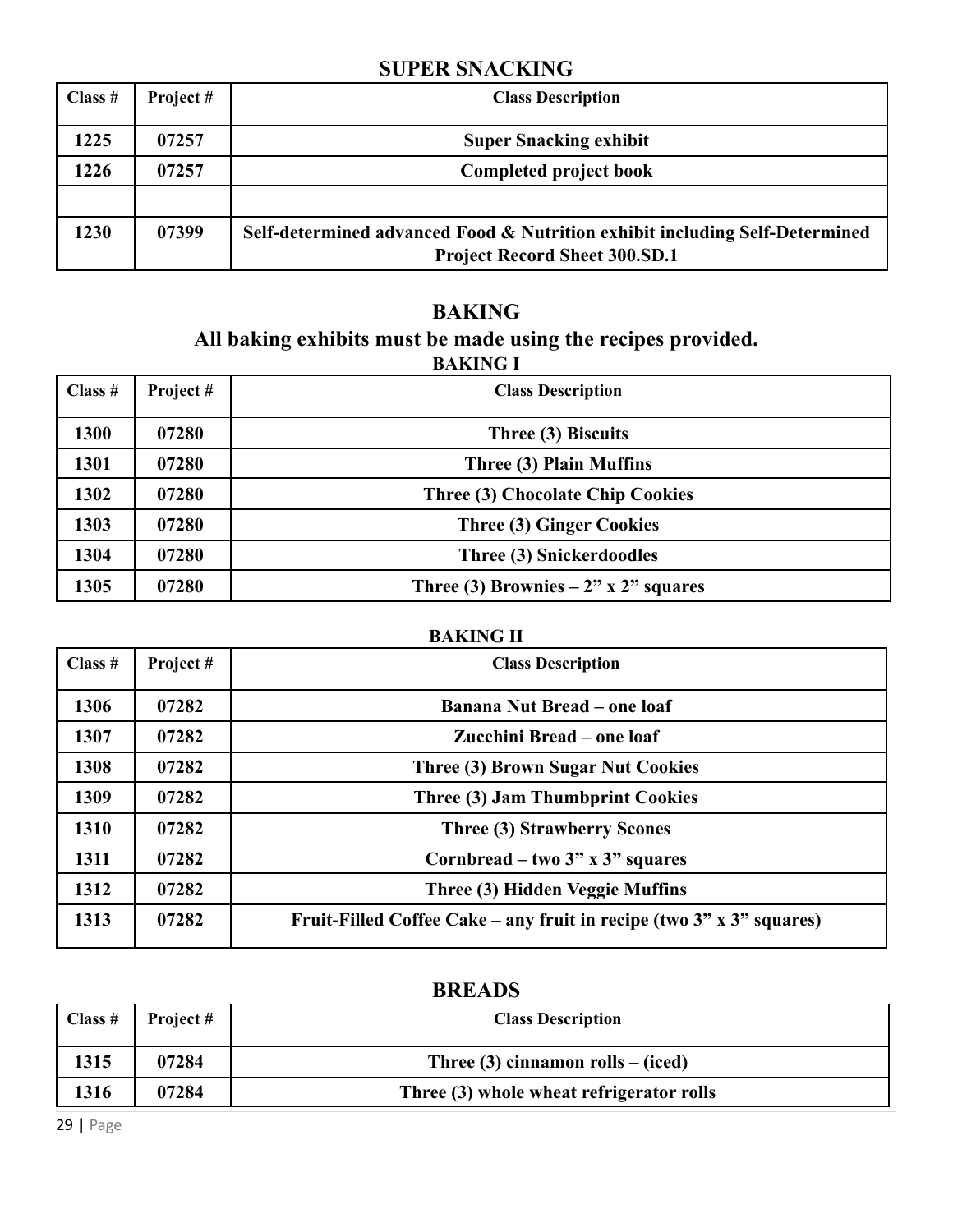| 1317 | 07284 | One (1) 9x5 loaf white yeast bread                                        |
|------|-------|---------------------------------------------------------------------------|
| 1318 | 07284 | Three (3) crescent rolls                                                  |
| 1319 | 07284 | Three (3) Angel biscuits                                                  |
| 1320 | 07284 | One (1) loaf or three (3) rolls of any other specialty bread from project |

#### **PASTRIES & PIES**

| Class $#$ | Project # | <b>Class Description</b>                       |
|-----------|-----------|------------------------------------------------|
| 1325      | 07286     | One 8" or 9" double crust peach or apricot pie |
| 1326      | 07286     | One 8" or 9" double crust berry pie            |
| 1327      | 07286     | Two fruit-filled turnovers or empanadas        |
| 1328      | 07286     | One 8" or 9" double crust apple pie            |

#### **CAKES**

| Class # | Project# | <b>Class Description</b>                                             |
|---------|----------|----------------------------------------------------------------------|
| 1330    | 07300    | One 8" or 9" Round Yellow Cake, unfrosted                            |
| 1331    | 07300    | White or Yellow Two Layer Cake with Butter Cream Frosting            |
| 1332    | 07300    | <b>Chocolate Two Layer Cake with Chocolate Butter Cream Frosting</b> |
| 1333    | 07300    | Sponge Cake – unfrosted                                              |
| 1334    | 07300    | Angel Food Cake – unfrosted                                          |
| 1335    | 07300    | <b>Pound Cake – unfrosted</b>                                        |
| 1336    | 07300    | <b>German Chocolate Cake</b>                                         |
| 1337    | 07300    | <b>Jelly Roll</b>                                                    |
| 1338    | 07300    | <b>Apple Bundt Cake - unfrosted</b>                                  |

**CAKE DECORATING – all entries must be real cakes (no forms or foam) and will be cut and tasted for judging.**

**CAKE DECORATING UNITS 1-3: Royal icing or Fondant cannot be used as a base frosting in these units.**

| Class $#$ | Project # | <b>Class Description</b>                                                                                                                                   |
|-----------|-----------|------------------------------------------------------------------------------------------------------------------------------------------------------------|
| 1340      | 07301     | Unit 1 - One decorated single layer cake $-8$ " or 9" round, square or 9x13 using<br>edible decorations, no decorator tips, character pans or cut up cakes |
| 1341      | 07301     | Unit $2$ – One decorated single layer cake using the writing, leaf and star tips                                                                           |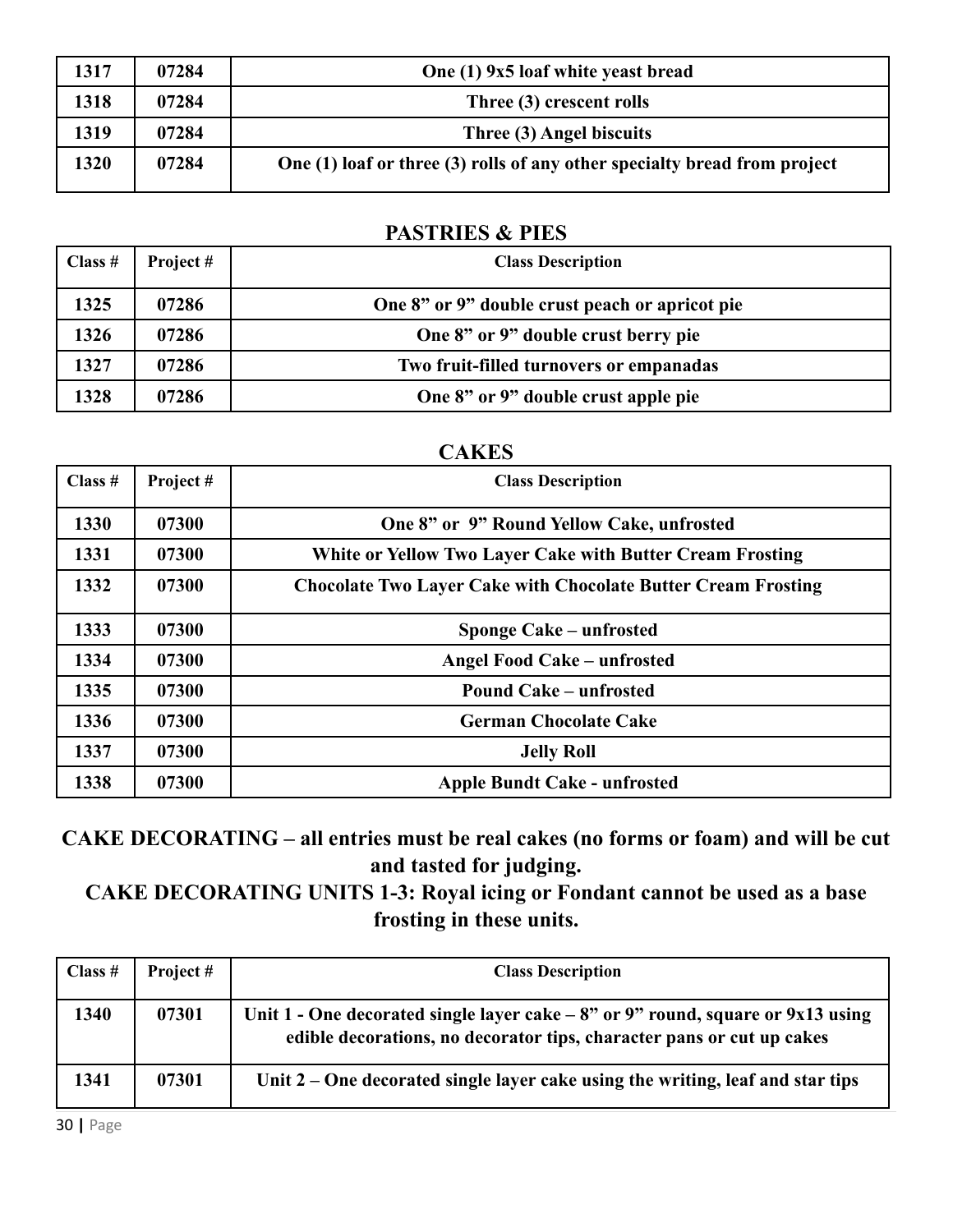| 1342 | 07301 | $\vert$ Unit 3 – One decorated two-layered cake using 3-5 tips including the writing, leaf |
|------|-------|--------------------------------------------------------------------------------------------|
|      |       | and star tips in decorating, a side border and demonstrate figure piping                   |

### **CAKE DECORATING UNITS 4-6**

| Class $#$ | Project# | <b>Class Description</b>                                                                                                                                                                                    |
|-----------|----------|-------------------------------------------------------------------------------------------------------------------------------------------------------------------------------------------------------------|
| 1343      | 07302    | One decorated character cake which resembles the shape of a character or object<br>made without cutting.                                                                                                    |
| 1344      | 07302    | Three (3) decorated cupcakes of a similar design or theme.                                                                                                                                                  |
| 1345      | 07302    | Character or design using a single layer of cupcakes on one cake board no larger<br>than $9"x13"$                                                                                                           |
| 1346      | 07302    | One decorated cut-up cake using three different types of tips (frosting, edible<br>materials – including royal icing and fondant are allowed) (internal non-edible<br>supports allowed, but must not show.) |

### **CAKE DECORATING UNITS 7-9**

| Class $#$ | Project # | <b>Class Description</b>                                                                                                                             |
|-----------|-----------|------------------------------------------------------------------------------------------------------------------------------------------------------|
| 1347      | 07303     | One two-layer 8", 9" or 10" cake using a minimum of one flat surface flower, one<br>flower made on a flat flower nail, one border and one side trim. |
| 1348      | 07303     | [Dne decorated two-layer 8", 9" or 10" round or square cake using fondant and gum<br>paste decorations as well as any skills from Units 3-7.         |
| 1349      | 07303     | One decorated two layer 8", 9" or 10" cake using string work and flower(s) made<br>on a lilly flower nail and border.                                |

## **CAKE DECORATING UNITS 10-12 – SENIOR ONLY**

| Class # | Project# | <b>Class Description</b>                                                                                                                                               |
|---------|----------|------------------------------------------------------------------------------------------------------------------------------------------------------------------------|
| 1350    | 07304    | One decorated cake of three or more tiers of graduated sizes, using supports and<br>separator plates. Pillars may be used, but are not required. A border is required. |
| 1351    | 07304    | One molded or shaped object may be on a decorated cake or an independent<br>display in a case (no larger than 10 inches) to protect the item from harm.                |
| 1352    | 07304    | One detailed notebook describing your cake decorating project including goals,<br>plans, accomplishments, evaluation (pg 24-28) and photos.                            |
| 1360    | 07299    | <b>Self-determined advanced Baking exhibit including Self-Determined Project Record</b><br><b>Sheet 300.SD.1</b>                                                       |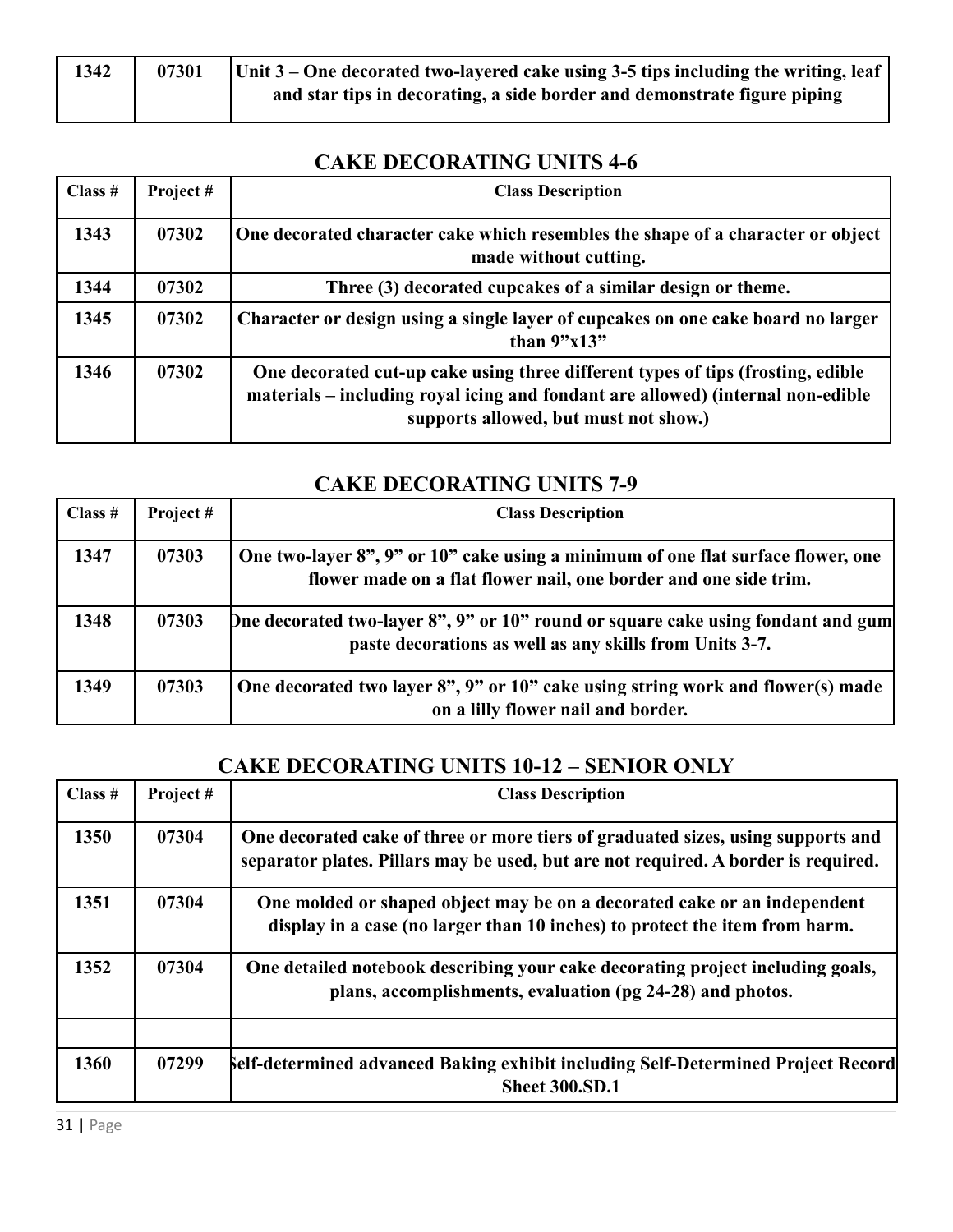## **DAIRY FOOD MILK – UNIT I**

| Class $#$ | Project # | <b>Class Description</b>                                                     |
|-----------|-----------|------------------------------------------------------------------------------|
| 1400      | 07310     | <b>Buttermilk Cornbread - one 3" piece</b>                                   |
| 1401      | 07310     | <b>Three (3) Oatmeal Cookies</b>                                             |
| 1402      | 07310     | Unit I - Milk Exhibit (No actual food items will be accepted as an exhibit.) |

### **ICE CREAM – UNIT II**

| Class $#$ | Project # | <b>Class Description</b>                                                           |
|-----------|-----------|------------------------------------------------------------------------------------|
| 1403      | 07312     | <b>Granola Cookies (3)</b>                                                         |
| 1404      | 07312     | Unit II - Ice Cream Exhibit (No actual food items will be accepted as an exhibit.) |

#### **CHEESE – UNIT III**

| Class $#$ | Project # | <b>Class Description</b>                                                                                        |
|-----------|-----------|-----------------------------------------------------------------------------------------------------------------|
| 1405      | 07314     | <b>Cheese sticks</b>                                                                                            |
| 1406      | 07314     | Unit III - Cheese Exhibit (No actual food items will be accepted as an exhibit.)                                |
| 1407      | 07319     | <b>Self-determined advanced Dairy exhibit including Self-Determined Project Record</b><br><b>Sheet 300.SD.1</b> |

# **FOOD PRESERVATION**

## **FREEZING**

| Class $#$ | Project # | <b>Class Description</b>                                                                                                                                       |
|-----------|-----------|----------------------------------------------------------------------------------------------------------------------------------------------------------------|
| 1500      | 07401     | Home Freezer Inventory Record $(8 \frac{1}{2}$ " x 11") and completed page 34 of the<br><b>Freezing project book</b>                                           |
| 1501      | 07401     | Menu Plan for three (3) meals, using frozen foods from your freezer inventory (8)<br>$\frac{1}{2}$ " x 11") and completed page 36 of the Freezing project book |

#### **DRYING**

| $\vert$ Class # | Project# | <b>Class Description</b>                                                                                                                                                                                                                                                                                       |
|-----------------|----------|----------------------------------------------------------------------------------------------------------------------------------------------------------------------------------------------------------------------------------------------------------------------------------------------------------------|
| 1502            | 07403    | <b>Poster to which two (2) samples of different dried fruits are attached. Each sample</b><br>should be in a small zip-top plastic bag (for display purposes only) and should<br>contain approximately $\frac{1}{4}$ cup of dried fruit. Label each fruit sample with drying<br>method used and date prepared. |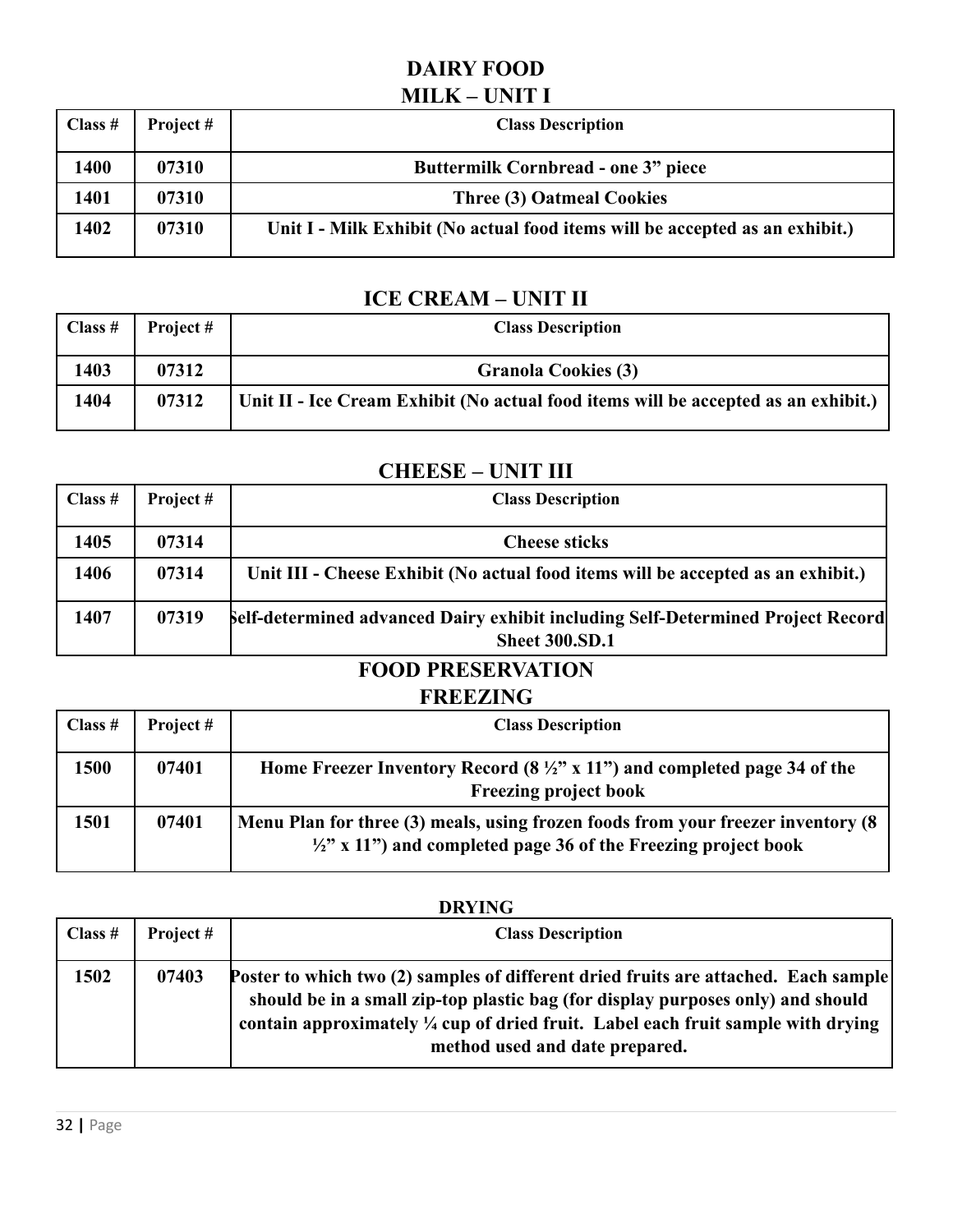| 1503 | 07403 | Poster to which two (2) samples of different fruit or fruit/vegetable leathers are<br>attached. Each sample should be in a small zip-top plastic bag (for display<br>purposes only) and should contain a strip or square of fruit leather approximately<br>16 square inches $(4" x 4" or 2" x 8")$ . Label each fruit leather with drying method<br>used and date prepared. |
|------|-------|-----------------------------------------------------------------------------------------------------------------------------------------------------------------------------------------------------------------------------------------------------------------------------------------------------------------------------------------------------------------------------|
| 1504 | 07403 | Poster to which two (2) samples of different dried vegetables are attached. Each<br>sample should be in a small zip-top plastic bag (for display purposes only) and<br>should contain approximately $\frac{1}{4}$ cup of dried vegetables. Label each fruit sample<br>with drying method used and date prepared.                                                            |
| 1505 | 07403 | Poster to which two (2) samples of different dried herbs are attached. Each sample<br>should be in a small zip-top plastic bag (for display purposes only) and should<br>contain approximately $\frac{1}{4}$ cup of dried herbs (leaves only, no stems, whole, chopped<br>or crumbled.) Label each herb sample with drying method used and date<br>prepared.                |

**BOILING WATER BATH CANNING - All canning exhibits must be labelled with Name of Product, Date and Processing information. Recipes used must be the ones supplied by the project, making sure that processing times are adjusted for your altitude! \*Exception**you may use the recipe of your choice for any variety or jelly or jam and no sugar jam or **jelly.**

| Class #     | Project# | <b>Class Description</b>                          |
|-------------|----------|---------------------------------------------------|
| 1506        | 07405    | One (1) jar Pickle Relish                         |
| 1507        | 07405    | One (1) jar Bread & Butter Pickles                |
| 1508        | 07405    | One (1) jar Fresh Pack Dill Pickles               |
| 1509        | 07405    | One (1) jar Tomatoes, in juice                    |
| <b>1510</b> | 07405    | One (1) jar Tomato Salsa                          |
| 1511        | 07405    | One (1) jar Peaches, Apricots Nectarines or Pears |
| 1512        | 07405    | One (1) jar Berries                               |
| 1513        | 07405    | One (1) jar Cherries                              |
| 1514        | 07405    | One (1) jar Any variety jelly*                    |
| 1515        | 07405    | One (1) jar Any variety jam*                      |
| 1516        | 07405    | One (1) jar no sugar jam or jelly*                |

## **PRESSURE CANNING - All canning exhibits must be labelled with Name of Product, Date and Processing information. Recipes used must be the ones supplied by the project, making sure that processing times are adjusted for your altitude!**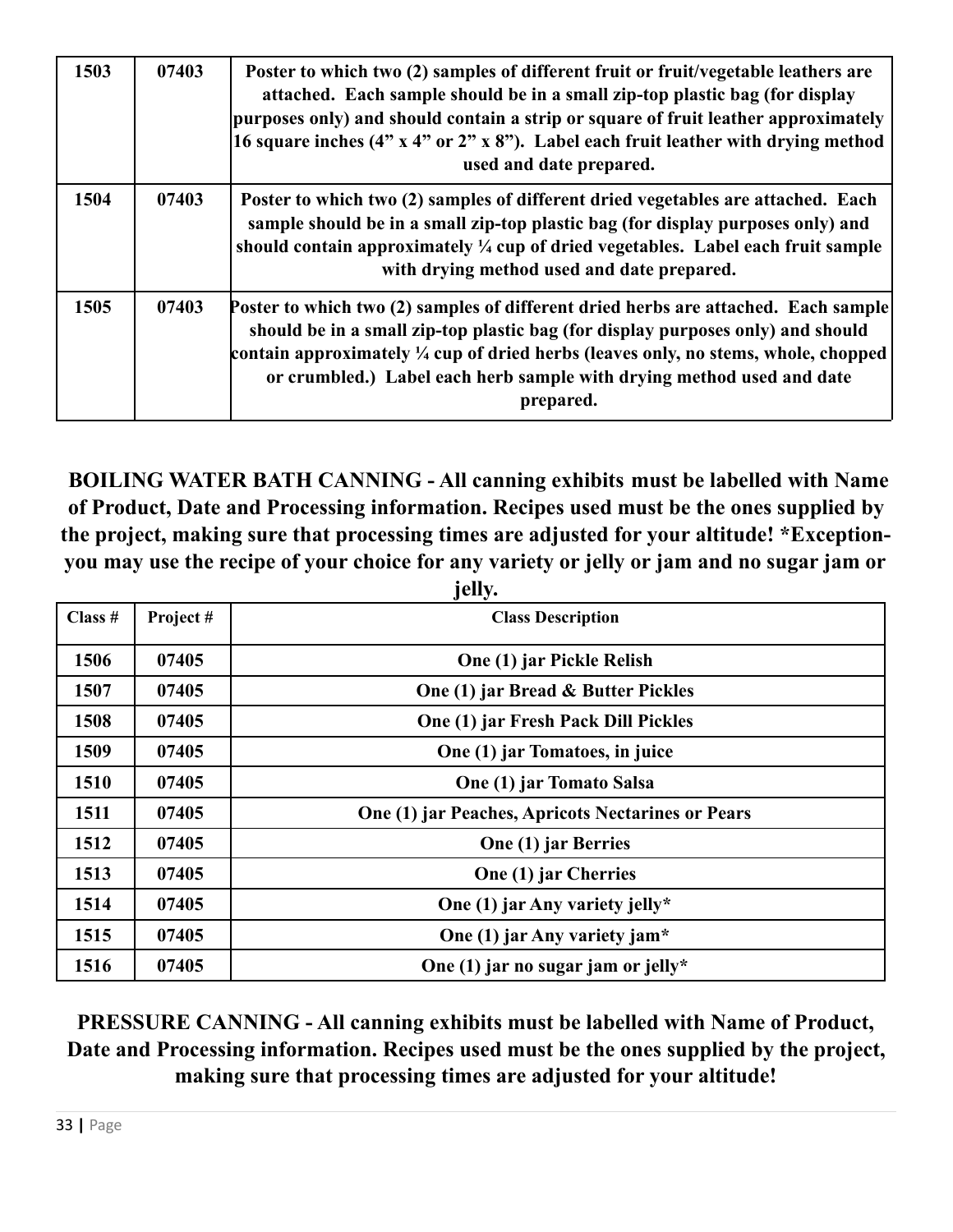| Class $#$ | Project# | <b>Class Description</b>                 |
|-----------|----------|------------------------------------------|
| 1517      | 07407    | <b>One (1) jar Canned Green Beans</b>    |
| 1518      | 07407    | One (1) jar Chile Peppers                |
| 1519      | 07407    | One (1) jar Corn, Whole Kernel           |
| 1520      | 07407    | <b>One (1) jar Carrots</b>               |
| 1521      | 07407    | One (1) jar Green Peas                   |
| 1522      | 07407    | One (1) jar Spaghetti Sauce without Meat |
| 1523      | 07407    | One (1) jar Dried Beans or Peas          |

## **CONSUMER EDUCATION & HOME MANAGEMENT HOUSING & INTERIOR DESIGN – UNIT I**

| Class # | Project# | <b>Class Description</b>                                                                                                        |
|---------|----------|---------------------------------------------------------------------------------------------------------------------------------|
| 1600    | 07501    | <b>Stenciled Item</b>                                                                                                           |
| 1601    | 07501    | <b>Framed Fabric</b>                                                                                                            |
| 1602    | 07501    | <b>Simple Covered Can</b>                                                                                                       |
| 1603    | 07501    | <b>Advanced Covered Can</b>                                                                                                     |
| 1604    | 07501    | <b>Mini-Tack Board</b>                                                                                                          |
| 1605    | 07501    | <b>Mounted Poster</b>                                                                                                           |
| 1606    | 07501    | <b>Covered Box</b>                                                                                                              |
| 1607    | 07501    | <b>Covered Brick Doorstop/Bookends</b>                                                                                          |
| 1608    | 07501    | Article for Living Room – with an $8\frac{1}{2}x$ 11 sheet detailing techniques used, skills<br>learned and purpose of item     |
| 1609    | 07501    | Article for Bedroom – with an $8\frac{1}{2}$ x 11 sheet detailing techniques used, skills<br>learned and purpose of item        |
| 1610    | 07501    | Article for Kitchen – with an $8\frac{1}{2}x$ 11 sheet detailing techniques used, skills<br>learned and purpose of item         |
| 1611    | 07501    | Article for Bathroom – with an $8\frac{1}{2}x$ 11 sheet detailing techniques used, skills<br>learned and purpose of item        |
| 1612    | 07501    | Article for Specialty Room – with an $8\frac{1}{2}$ x 11 sheet detailing techniques used, skills<br>learned and purpose of item |
| 1613    | 07509    | Self-determined advanced Housing/Interior Design exhibit including<br><b>Self-Determined Project Record Sheet 300.SD.1</b>      |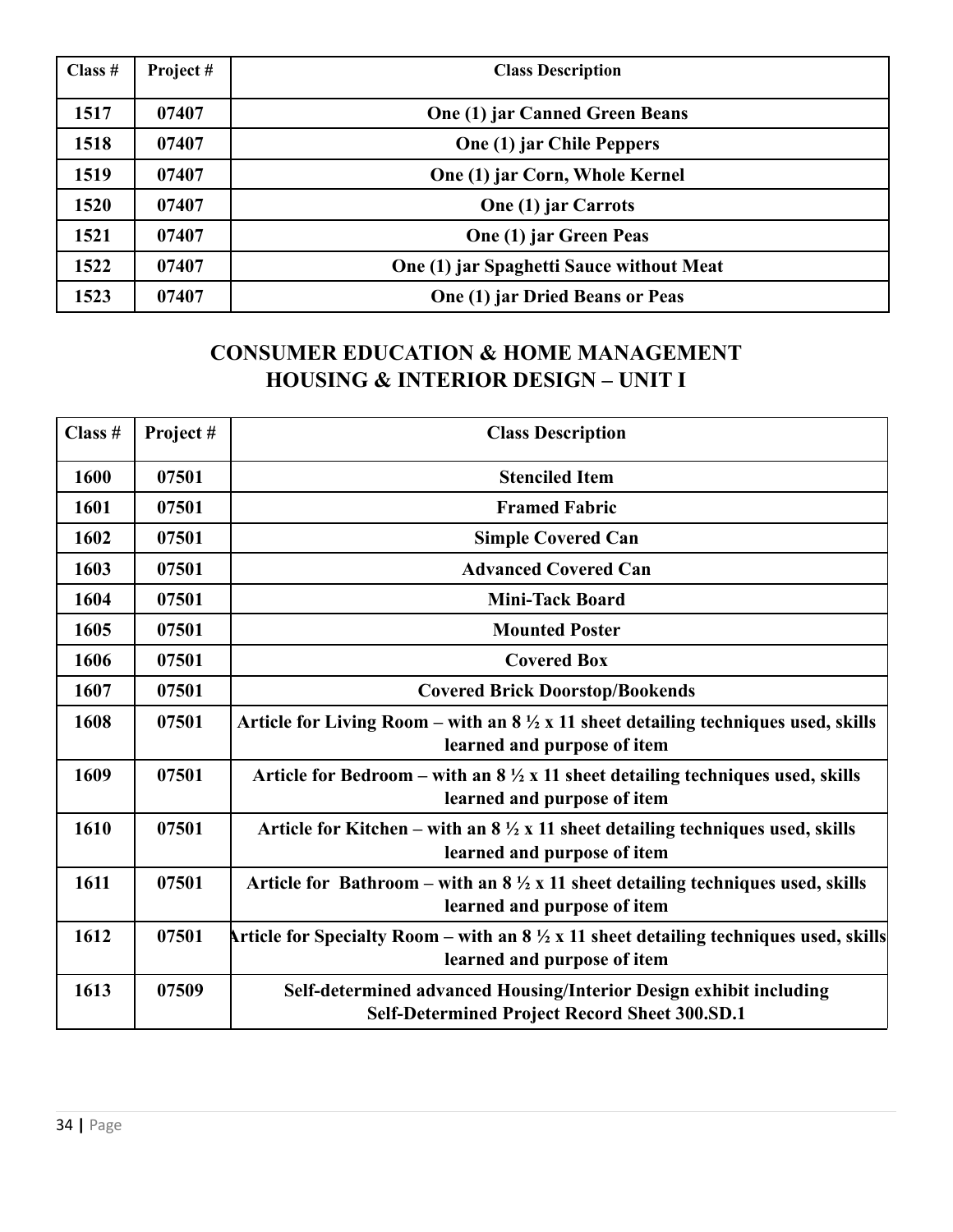## **HELPFUL, HANDY HOME HOW 2's**

| Class # | Project # | <b>Class Description</b>                                                                                                       |
|---------|-----------|--------------------------------------------------------------------------------------------------------------------------------|
| 1650    | 07530     | <b>Helpful, Handy Home How 2's Poster</b>                                                                                      |
| 1651    | 07530     | <b>Photo Journal of a Home Repair Project</b>                                                                                  |
| 1652    | 07530     | Self-determined advanced Helpful, Handy Home how 2's exhibit including<br><b>Self-Determined Project Record Sheet 300.SD.1</b> |

## **CONSUMER EDUCATION**

| Class # | Project # | <b>Class Description</b>                                                                                                         |
|---------|-----------|----------------------------------------------------------------------------------------------------------------------------------|
| 1700    | 07551     | <b>Consumer Savvy Level I Exhibit</b>                                                                                            |
| 1701    | 07552     | <b>Consumer Savvy Level II Exhibit</b>                                                                                           |
| 1702    | 07553     | <b>Consumer Savvy Level III Exhibit</b>                                                                                          |
| 1703    | 07559     | Self-determined advanced Home Management & Consumer Education exhibit<br>including Self-Determined Project Record Sheet 300.SD.1 |

### **ARTS & CRAFTS**

#### **ARTS**

| Class $#$ | Project # | <b>Class Description</b>                                                                 |
|-----------|-----------|------------------------------------------------------------------------------------------|
| 1800      | 07659     | Self-determined advanced Arts exhibit including Self-Determined Record Sheet<br>300.SD.1 |
|           |           | *items such as paintings, sketches, sculpture, etc.                                      |

## **CRAFTS**

| Class $#$ | Project# | <b>Class Description</b>                                                                                                                                        |
|-----------|----------|-----------------------------------------------------------------------------------------------------------------------------------------------------------------|
| 1801      | 07659    | Self-determined advanced Crafts exhibit including Self-Determined Record Sheet<br>300.SD.1<br>*other handmade craft items not appropriate in any other category |

### **HOBBY CRAFTS**

| Class $#$ | Project # | <b>Class Description</b>                                                                                  |
|-----------|-----------|-----------------------------------------------------------------------------------------------------------|
| 1802      | 07659     | [Self-determined advanced Hobby Crafts exhibit including Self-Determined Record]<br><b>Sheet 300.SD.1</b> |
|           |           | *other craft kit items (models, construction bocks, etc.) not appropriate in any<br>other category        |